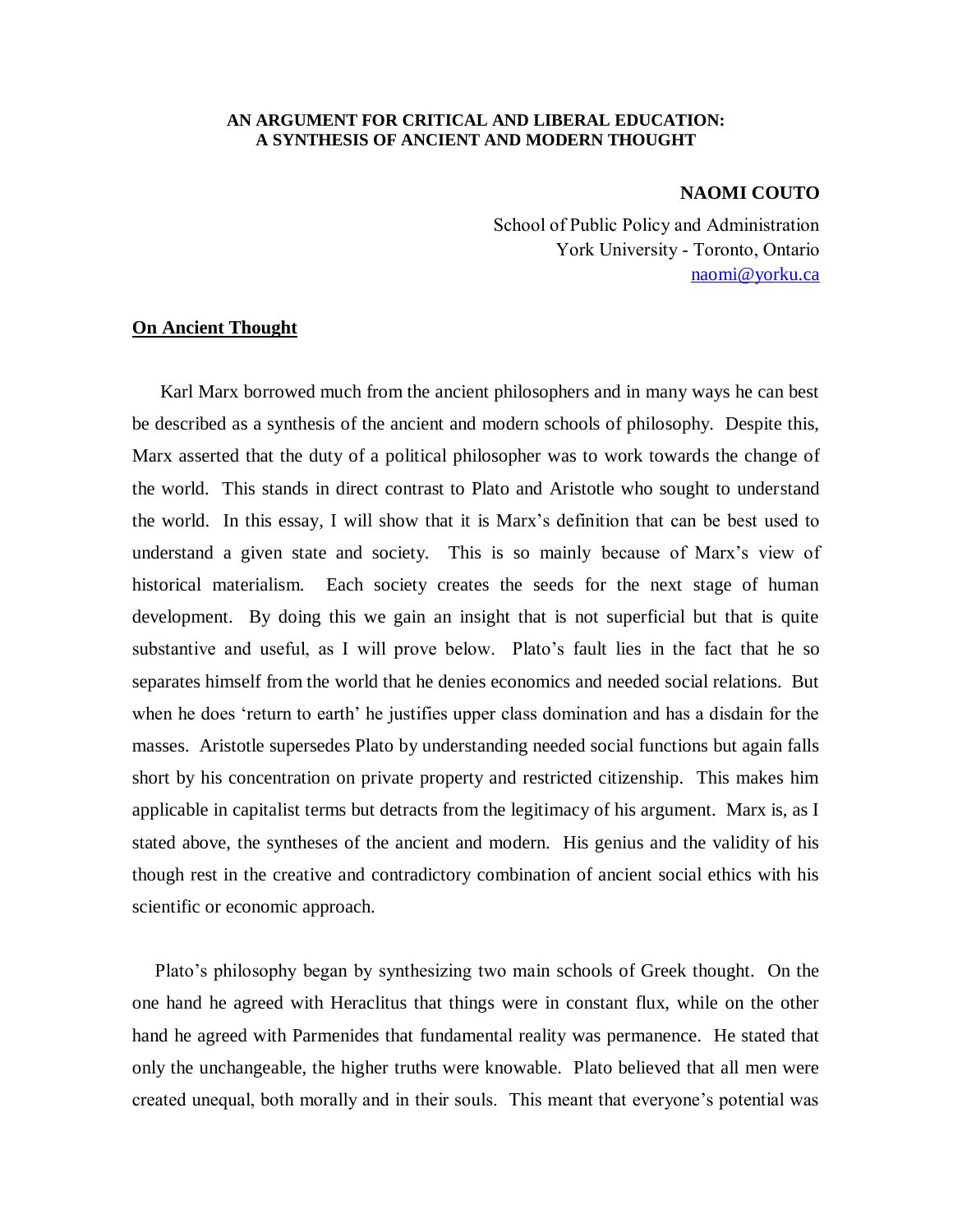

not the same and that only a few could use reason to attain or understand these eternal truths. Fundamentally this makes Plato an aristocrat, since he believed that only those qualified (the few) should rule – the ruler qua ruler. He believed in a very hierarchal and structured society, in which the masses would be restrained from upsetting the balance (*dike*). To achieve this goal Plato endorsed the use of force through the Guardian class and through the use of censorship, education and the noble lie (a myth crated by the Rulers to justify their rule).

 Plato was a *substantialist* that is he rejected the finding of truth in the material world and sought it in higher wisdom and knowledge. From this perspective, it is easy to agree with Aristotle's objection that Plato was too speculative and utopian, and therefore too removed from actual societies and constitutions. This created a huge gap from the ideal to the actual state in the *Republic*. But when Plato returned to earth (the digression of the ideal state and in his work the *Laws*), he spoke of a society similar to feudalism and one based on upper class domination. After the ideal state he speaks of "timocracy" as found in Sparta, as the next best. As is known, Sparta was an oligarchic state that often fought against the democratic forces of Athens. Plato was looking at not creating the "best society" but creating the best society within the context of the Greek polis and within the context of maintaining inequality, upper-class rule, and most importantly, keep the majority, the lower classes, from participating. "It is clear that this championship of the people is the one and only root from which dictatorship and dictator can grow."<sup>1</sup> In fact, Plato despises tyranny, not so much because of its despotic and unfree nature, but because the tyrant gets power and appeals to the lowest strata of society by redistributing from the rich (the few) to the poor (the many).

 There are many problems in applying Plato to any given state and society. He is so clearly unable to imagine equality and thereby majority rule. Plato can be applied to feudalist societies but his model does not include a view of history (since he found this useless) and it does not account for change. His view claims that the ideal society is one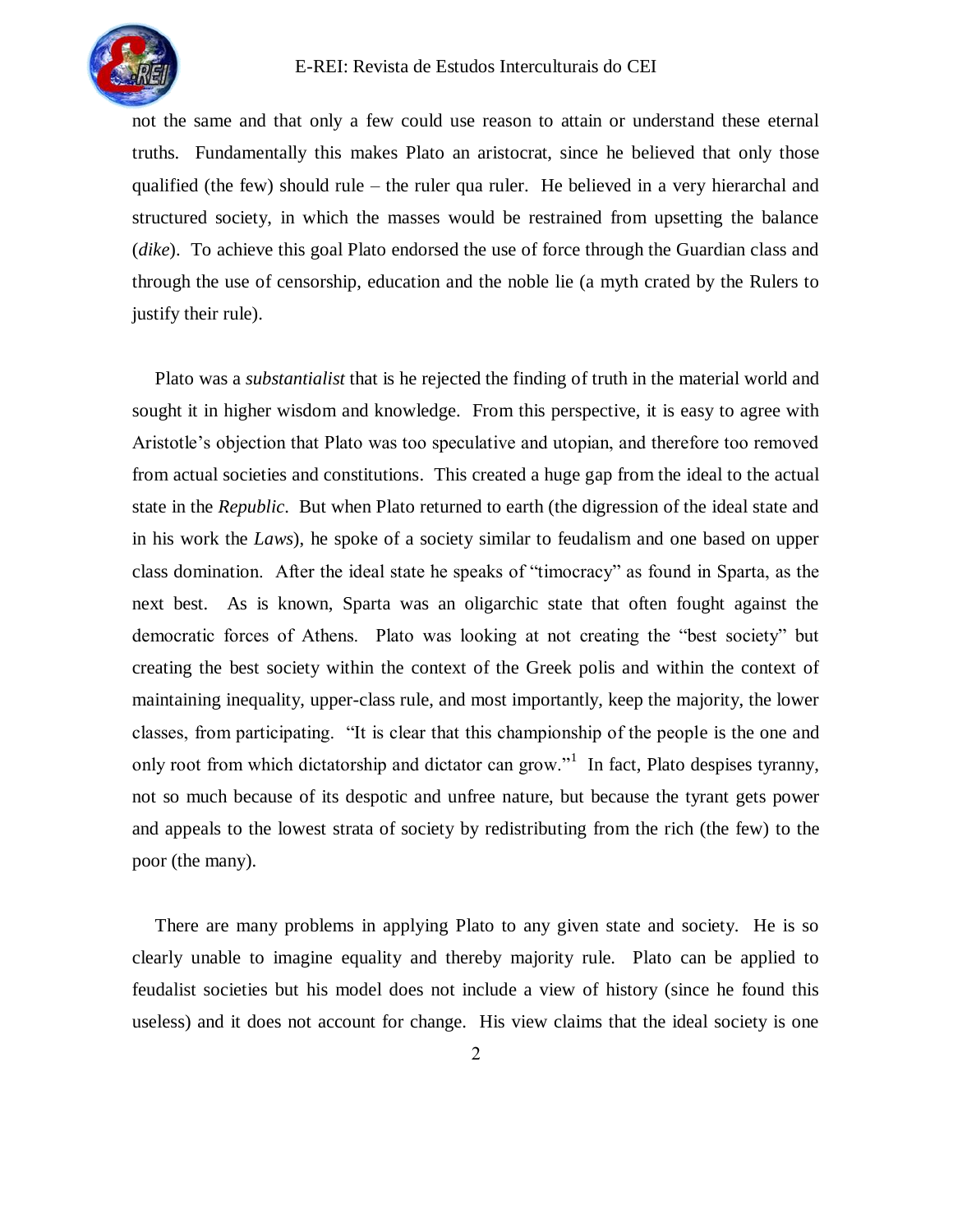

based on inequality and class domination and that there is no room for the masses to participate. From this Plato is biased to the particular class that he was born into, he does not break the bonds of his class in order to truly see the need for liberation for all. Plato is also difficult to apply to any given state and society because he speaks of only the philosophers having the ability to rule. Once again he is discounting the majority and concentrating on his own biases.

 In summation, Plato presupposes inequality and from that point on it is clear that his applicability is very limited since most societies have at least begun from the truth of equality. Therefore, it is very difficult to apply Plato to any other society except is own and feudalism. As stated above, Plato is also difficult to apply universally because of his class bias. His vision, when he returns to practical terms, is rule by the elites of society – namely, the nobility. Therefore, this is a view that is not applicable to a wide spectrum of society because of this bias and incomplete view.

 To Aristotle there are three good states: Monarchy, Aristocracy and 'Polity' and three bad states: Tyranny, Oligarchy, and Democracy. Aristotle believed that all men were born equal and free. He began by looking at concrete constitutions of his time. To Aristotle, abstract and material were inseparable. He believed that man was a social animal, since man associated with others through the state and the expression of this was the constitution. He believed that you must have some material goods in order to be or do well. Aristotle's ideal state was the "polity", a medium between oligarchy and democracy. It combined that good point of oligarchy, private property, with the good point of democracy, majority rule. He believed that the middle class was the acceptable medium to rule, since the rich were too interested and the poor, or masses, were inept and liable to create instability. He, like Plato, believed that people of reason ought to rule and was violently opposed to any form of extremism. "Thus it is the greatest good fortune for those engaged in politics to have a middling and sufficient property, because where some possess very many things and others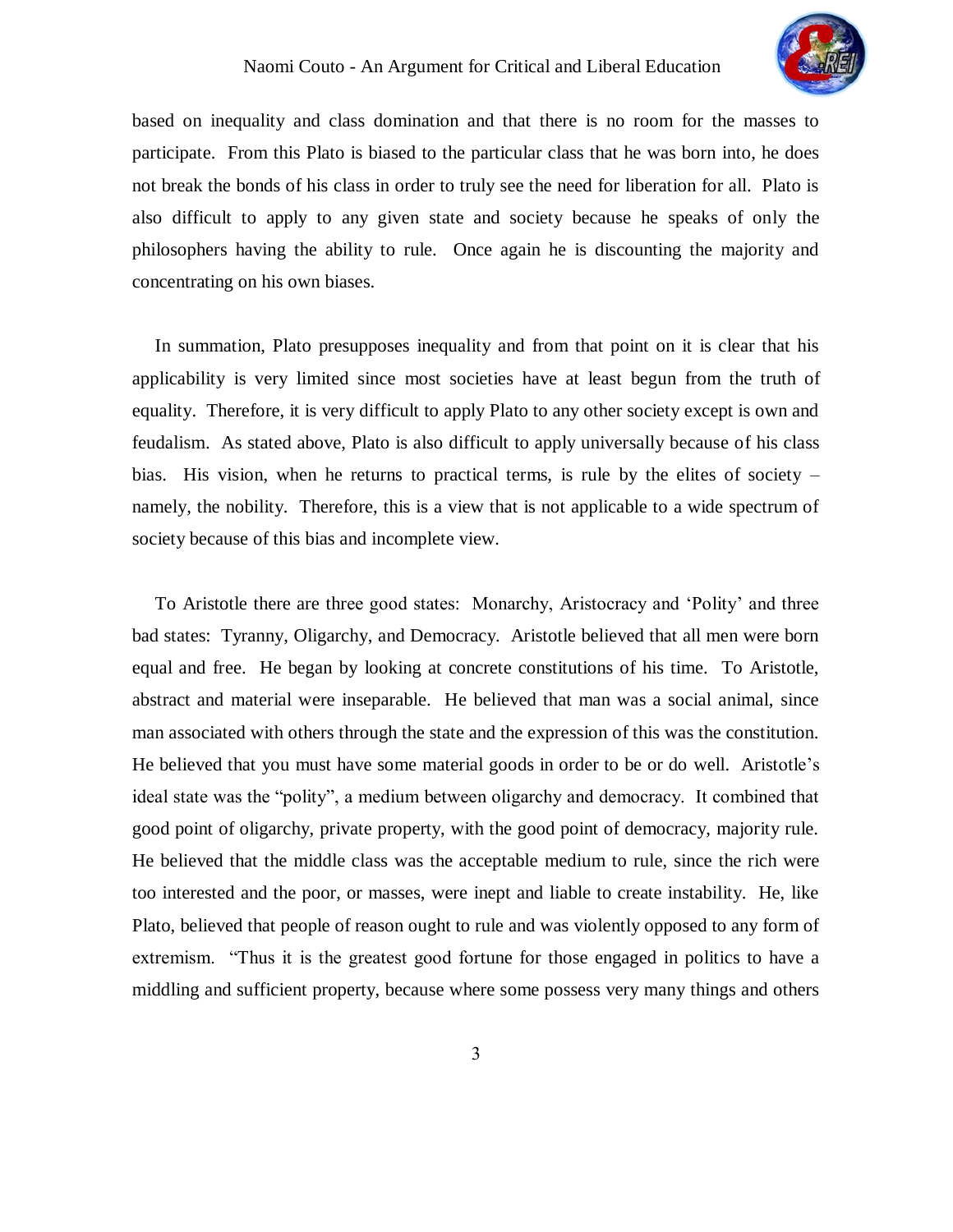

nothing, either (rule of) the people in its extreme form come into being or unmixed oligarchy, or – as a result of both these excesses – tyranny.<sup>"2</sup>

What is striking about Aristotle is his defense of private property and the centre this issue has in his ideal state and citizenry. He believed that any citizen, one who participates actively in the state, must have private property and that this property must be distributed unevenly. To this end, he thought that manual laborers, such as artisans, mechanics and farm workers, were not fit to be considered part of the state and were subject to the property-holding rulers. These rulers must not be involved in any type of manual labour, since it was beneath them and did not allow them to take the time to be actively involved in the important decisions of the state. His objection to democracy was that he felt it took land from the wealthy. In Aristotle we see the beginnings of the later separation of pubic and civil society in the category of rights. He felt that equality of certain rights was necessary to appease the masses and, therefore, maintain the stability of the state.

 In my estimate, Aristotle is nothing but a well-disguised aristocrat. His bias is towards property-holders and rule by these individuals. His disdain for the lower orders and, what Marx would call, the petty bourgeoisie is quite violent. His belief that if the masses rule they create instability ultimately emerges from his belief that they are inept. Like Plato, he believes that those of reason should rule. But for Aristotle the distinguishing feature is holding of property.

 It is very difficult to apply Aristotle to any given state or society for several reasons. One reason being his lack of a holistic historical view that can travel beyond the confines of ancient Greece. His strength lies in his recognition of the importance of social relations and his understanding of economic motivation and its importance. But his defense of slavery and private property put him into the realm of the defense of privilege. Slavery is something that is not natural, and in the Marxist view, neither is private property. Aristotle is reflected quite forcefully in modern liberal-capitalist ideology and with it come all the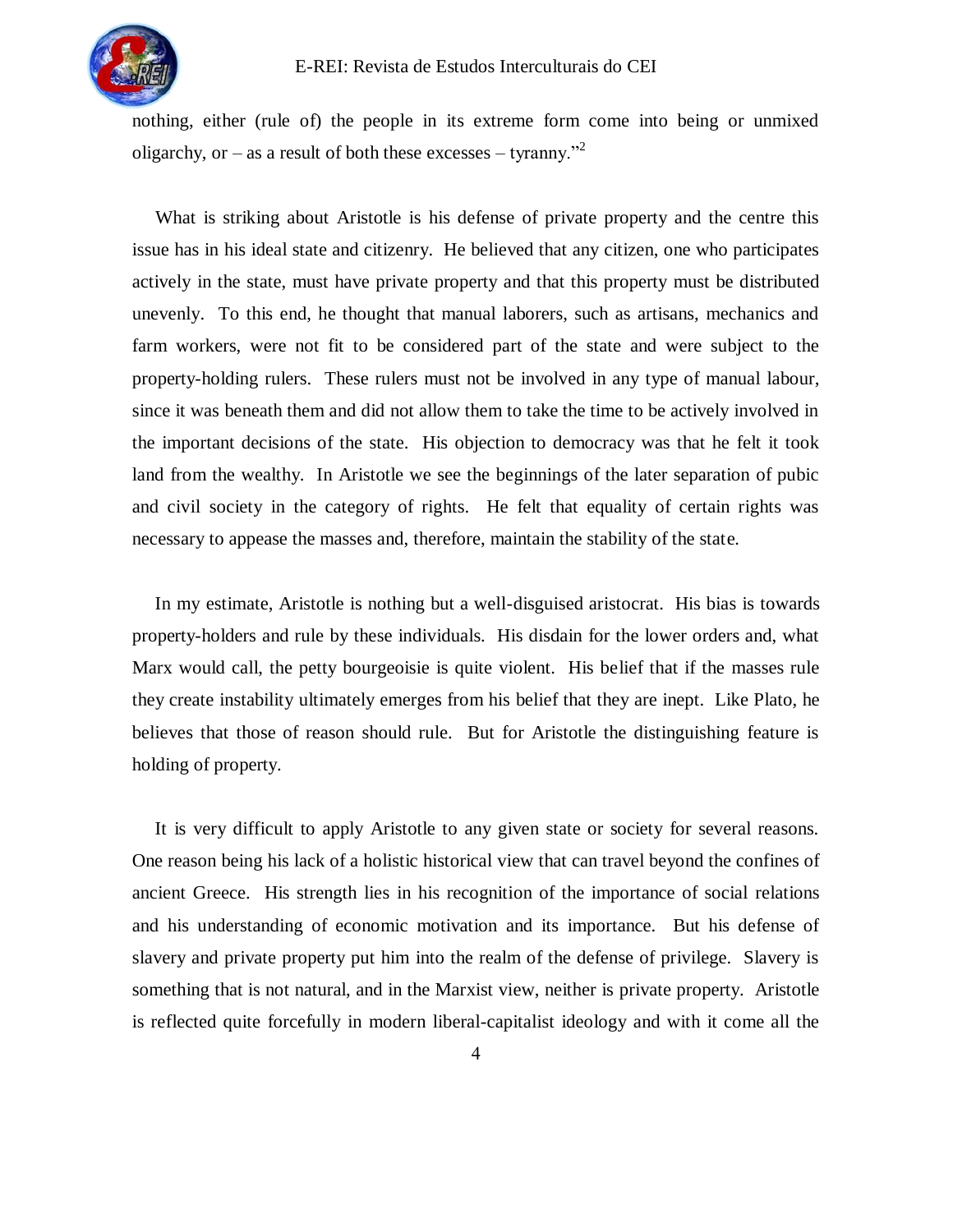

contradictions of that system. That is, the political or civil equality masking the true inequality, which is economic. Aristotle states that there is equality only as some kind of concession.

The history of all hitherto existing society is the history of class struggle… Free man and slave, patrician and plebeian, lord and serf, guild master and journeyman, in a word oppressor and oppressed...<sup>3</sup>

 The above statement is what Marx believed as a tendency that is what usually happened with a few exceptions, in the course of history. All periods retain class struggle with different types of classes. During bourgeois revolution it was between the ruling aristocracy and the up-coming bourgeoisie. Marx viewed history as being made not by individuals but by social aggrades. As an example, a person is a slave in and through society. In other words, his condition is a societal relationship. These classes are irreconcilable and remain in conflict. Often, the conflict is not violent or revolutionary. This conflict emerges when the class on top tries to extract as much labour as possible from the lower classes. In Marx's time he was referring to the proletariat (the worker) being dominated by the owners of the means of production (the factories, machinery etc…). The capitalist extracted profit from the proletariat, since it was the laborer that actually produced the valuable product for market sale. The proletariat worked for wages and therefore was subjected to the rule, almost slave-like, of the capitalist.

 Marx saw that in the course of history, the proletariat would eventually overthrow the existing bourgeois order and replace it with a proletarian one that would eventually eliminate all class distinctions. His work, as a result, tended to focus on the working of the capitalist system and the bringing about of this new order. He and Engels worked to form the proletariat into a class (with its own consciousness), facilitate for the conquest of power by the proletariat and the elimination of private property.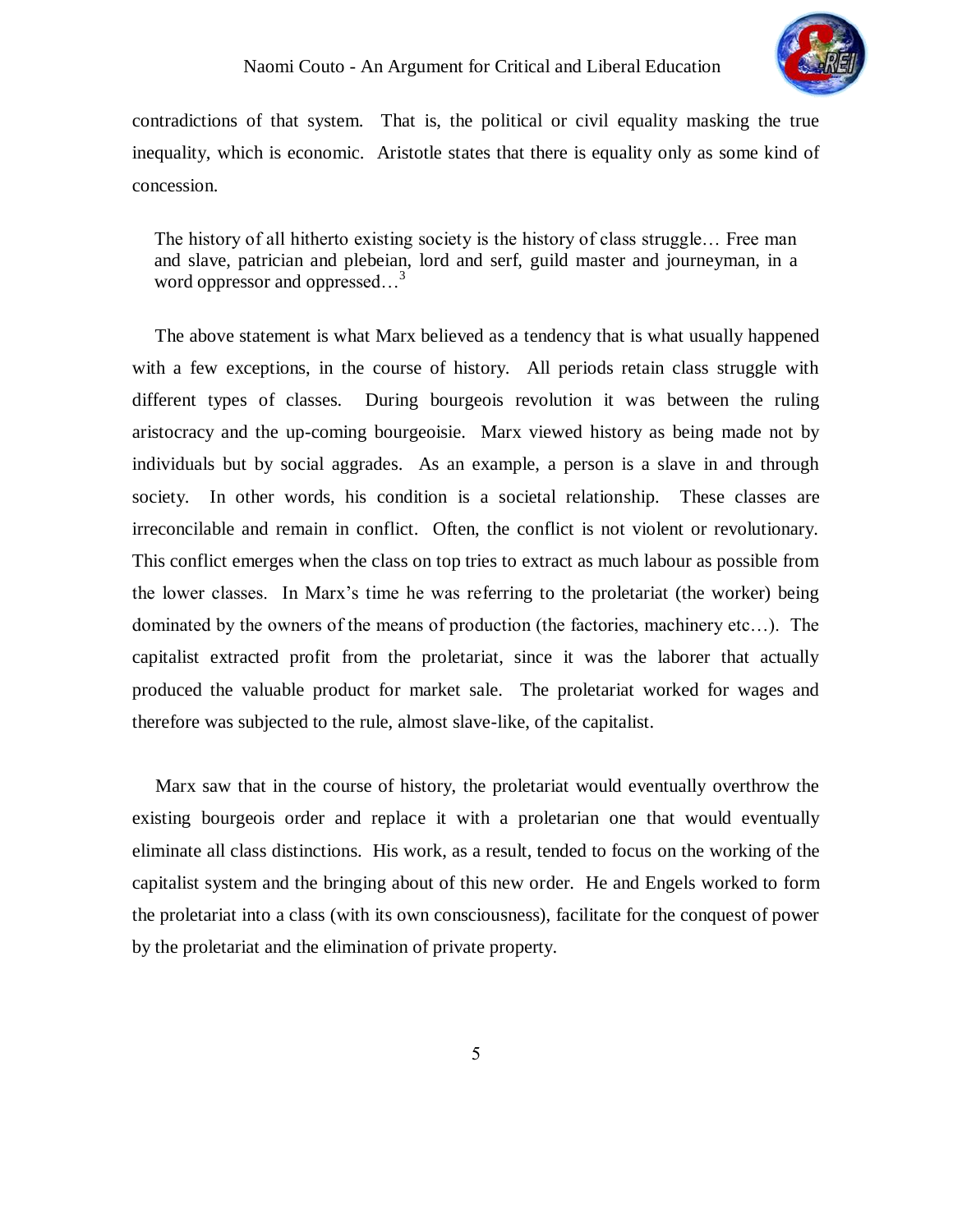

#### **Will to Change**

 In order for us to understand whether it is better to understand society, in the Platonic and Aristotelian sense, or to change it, in the Marxist sense, we must try to understand the true nature of humans and their society. If we believe that humans are living in the most natural way and that this way will never change, than we must seek to understand. But if we believe that society and human nature is constantly changing and that we have not reached our true nature, then we must seek to look at that the next step is, as well as the present one, and facilitate that change. I believe that we have gone through many changes in history, some positive, others negative, and I think that the facts of history seems to ascertain this point of view. In fact, it seems that the very nature of the world is change.

We must ask ourselves why this change occurs. In any society there is an existing order and within that order there is a class of individuals that benefit from it. In the case of feudalism, it was the aristocrats, while in the case of capitalism, it is the bourgeoisie, while in still other cases it my be a particular race or gender. Eventually, these forces gain consciousness and begin to demand and battle for acceptance and fair treatment – that is they seek to escape their oppression. Here is the mandate of a liberal and critical education. The mandate of engaging minds about their conditions and the possibility of the other. Moreover, they seek to change the existing society, at least in some way. Consequently, we have a galvanization of society between those who want change and those who would prefer the status quo.

 Marx did not say that this process of change would go on forever but he did insinuate that it would continue until the majorities were heard and the oppression had ended. In other words, when there were no longer any groups to redress and ask for change than we would have reached the end of history and therefore the true nature of humanity: "Every mode of production carries its own negation within itself."<sup>4</sup>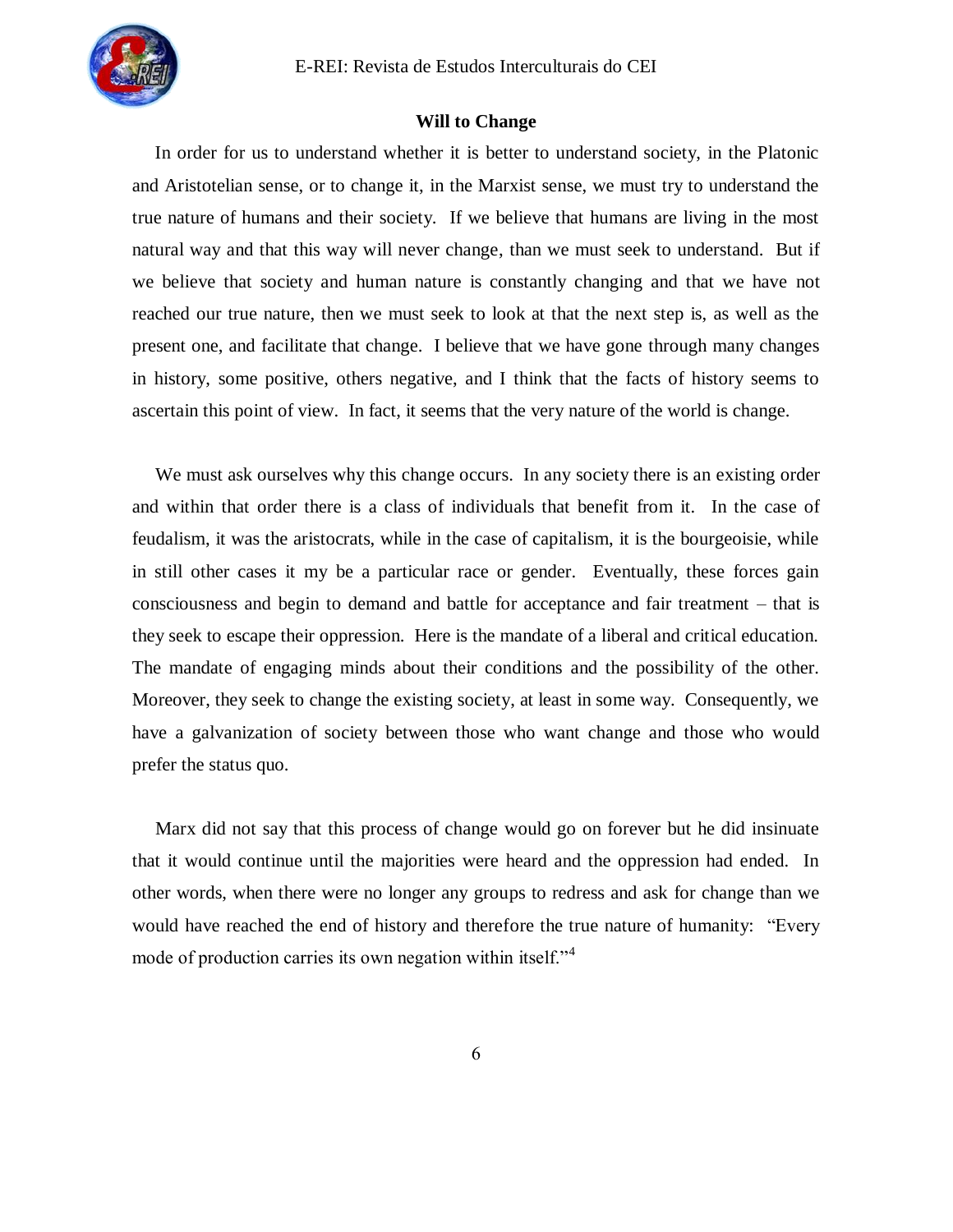#### Naomi Couto - An Argument for Critical and Liberal Education



 Like Plato and Aristotle, Marx understood that it was important to understand the world or society, as it was in order to understand the next stage of development. According to Marx, the system of operation has always created, with itself, the means for its ultimate demise. In Marx's case he sought to understand capitalism because within it, and its mode of production, he saw the future – namely, the proletariat. He saw an imperfect society where the proletariat was slave to the machine and the capitalist who owned that machine. Therefore, the proletarians were the ones with the force and destiny to enact the next change in society. To Marx it was not enough for a political philosopher to understand the world that he was in, since somewhere within the particular mode of production were the seeds of its own destruction. A political philosopher must be able to analyze the world, in relation towards the next stage of development on the road to human liberation.

 Plato and Aristotle, as has been stated, sought to understand the world. This approach is lacking in comparison to Marx. To understand the world, as it is, is to say that the status quo will remain. It is to say that the world, society as it is, is humanity at its true nature. But, as we have seen, it is difficult to imagine man at his true nature, when, as Marx has shown, man is alienated from nature and from other men in social relations. As Marx states this:

While, therefore, alienated labour takes away the object of production from man, it also takes away his species-life, his real objectivity, as a speciesbeing, and changes his advantage over animals into a disadvantage in so far as his inorganic body, nature, is taken from him.<sup>5</sup>

However, it is possible to apply Plato and Aristotle to their particular time period but beyond that there are several difficulties in the arguments and methods are found to be lacking. It is difficult to apply Plato or Aristotle to different time periods, while Marx's methods and rules can be applied in any time period. For in each time period, we will find elements of class conflict and of historical materialism. This advantage of Marx comes from his acceptance and study of change and how it must continue. To Plato and Aristotle,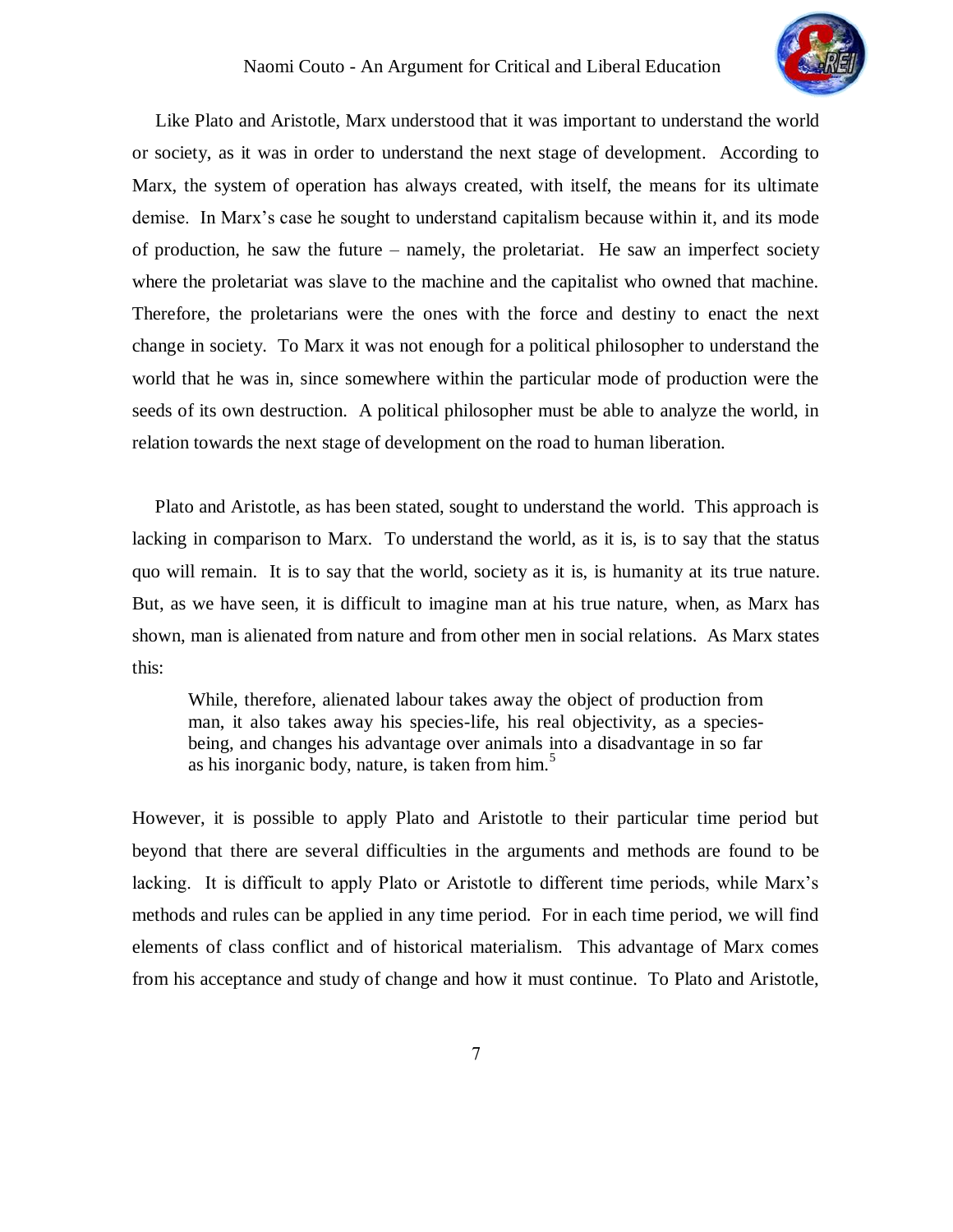

change is basically unaccounted for since they assumed that you could not improve or want to change the model of the Greek city-states.

## **General Strengths of Critical Education and the Deficiencies in Ancient Accounts**

 Here I will be more concentrated on Marx's strengths or the adequate nature of his methods and theories than on Plato and Aristotle since I have already included criticisms of both thinkers. First and foremost, Marx is seeking the liberation of the human being. He understands that the duty of a political philosopher is to work towards this goal. To this end, he synthesizes two of the most influential strands of thought in the west, that is, ancient social ethics (reflected in Aristotle's *Ethics*) and modern economic and scientific theory (reflected in the English economists and Charles Darwin). This makes Marx a unique combination, in a Hegelian dialectical fashion. It is this that gives Marx his strength over Plato and Aristotle. For Plato denied the use of historicism and the material world in political philosophy, while Aristotle seemed to examine the existing world to the exclusion higher educational values or goals to further social change. Aristotle's ideal state was a compromise, not the best state, but the least evil one.

 Marx's view of history and specifically his idea of class struggle can be applied to ancient Greece. This is by nature of the universal character of Marx; "But whatever form they may have taken, one fact is common to all past ages viz., the exploitation of one part of society by the other."<sup>6</sup> Marx's view is also more international in character. Plato and Aristotle were looking only at ancient, civilized Greece, while Marx recognized that there could be things in common between different people of different nations. He realized that nations had similar histories and states of development and that the proletariat would triumph in all.

What else does the history of ideas prove, than that intellectual production changes in character in proportion as material production is changed? The ruling ideas of each age have ever been the ideas of its ruling class.<sup>7</sup>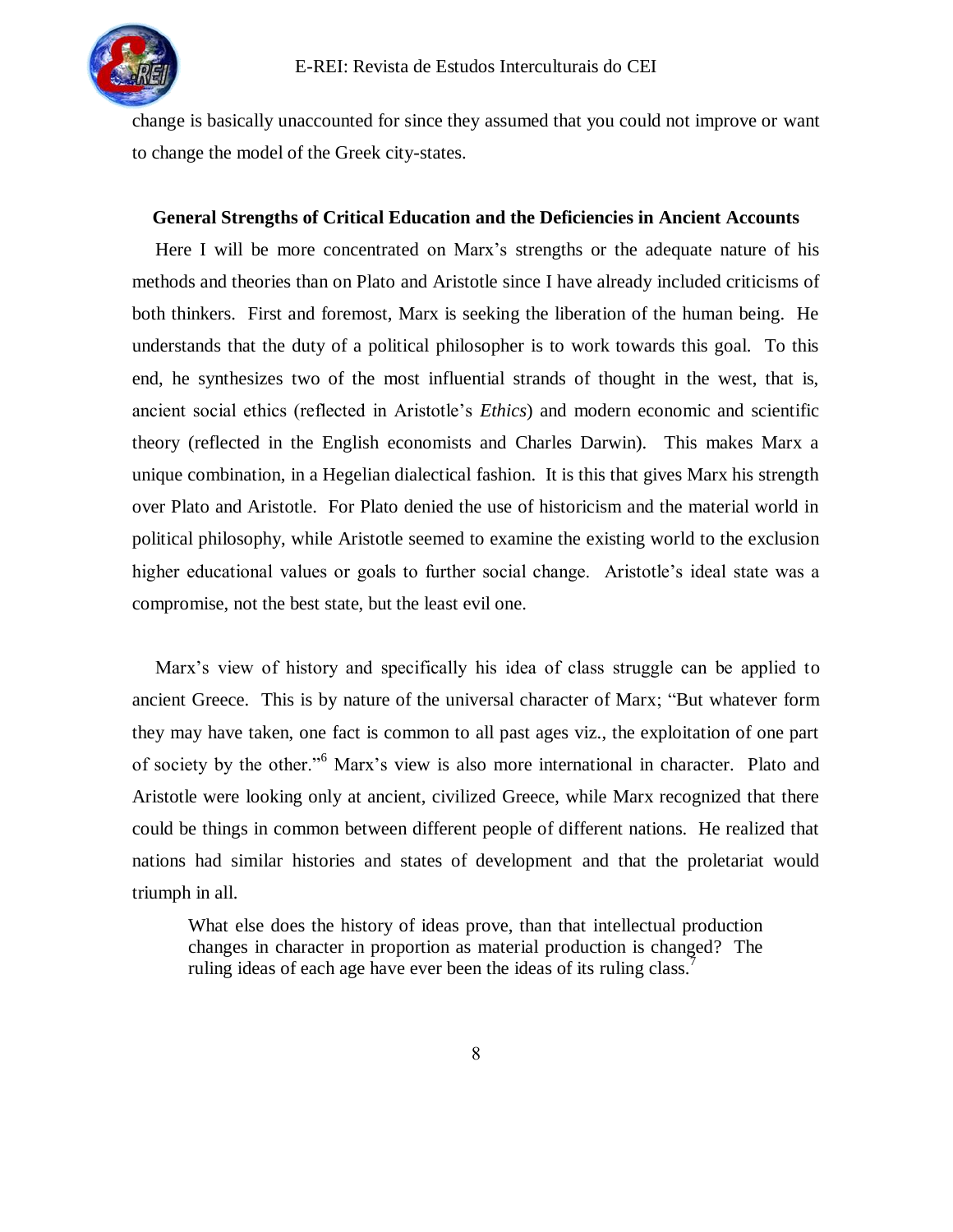### Naomi Couto - An Argument for Critical and Liberal Education



 From the above quote we discover two things about Marx. First, he is able to actually go beyond and describe, unlike Plato and Aristotle, the influence and emergence of the class domination ideas. He realizes that ideology is often the main offspring of the dominant class and that it has been so in every age of human history. Second, he goes beyond his own time period and his own class and is able to understand the forces of change and the plight of the proletariat. According to this rule, Marx should have defended bourgeois values and the capitalist system since he was a member of that particular class. Yet, he understood hat a few intellectuals would be able to surpass their class bias and speak for the downtrodden or for another class. Plato and Aristotle do not stand up to the same scrutiny. Plato defended inequality and a highly stratified society, which was similar to the rule of his own class, while Aristotle defended the values of property-holders and the middle class, which is where he seems to have come from. Therefore, of the three thinkers it is only Marx that is able to successfully break the bonds of his own class and the dominant ideology of his time.

 One of the ways in which Marx is able to surpass both Plato and Aristotle, is by developing a comprehensive theory of history. He tells us about the conflict of classes as the moving force of history and the connection between this and the present mode of production. Plato ignores history completely, while Aristotle looks only at concrete examples of Greek antiquity. Therefore, they both lack the timeless analogies and methods that can be drawn from Marx, as well as, the general movement and forces that ultimately drive people and society. Without this, we cannot apply their theory to the rest of history. While in Marx, we find a theory and method that can satisfactorily explain the ebbs and flows of history, the gyrations, and explosions of violence and change and the squalor and depression of any time period. But more importantly, we can see a flow, a pattern of history. We can determine that we are on our way to something and that these particular forces of history will still be its thrust. This is very useful, not only in analyzing the past, but in trying to determine the future and, indeed, the very purpose and culmination of history.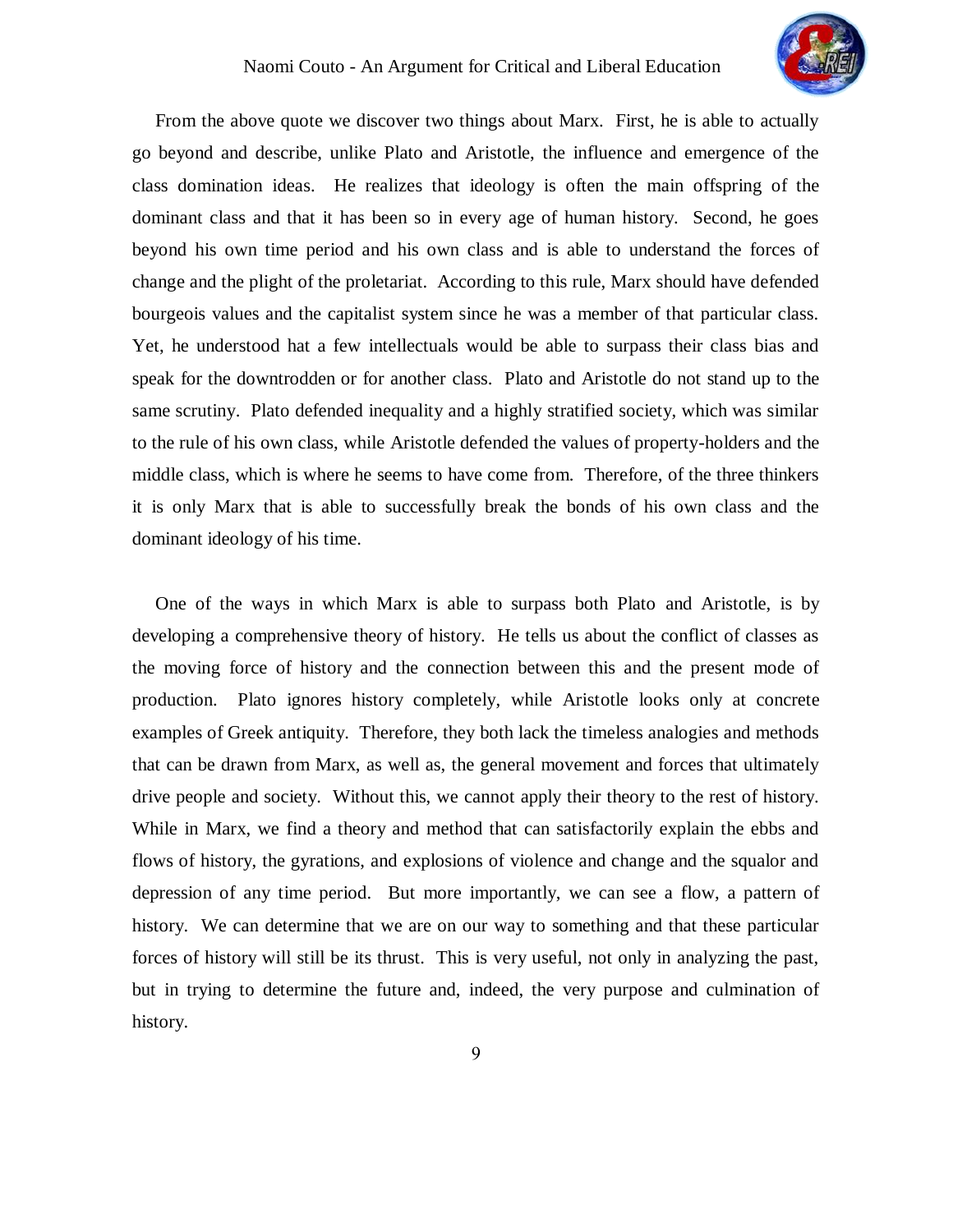

 Marx was a unique combination of ancient social ethicist and modern scientific and economist thinker. His social ethics are reflected in such ideas and concepts as alienation and the need of individuals to relate to each other in a real and human way. Contact and connection was necessary or each man would end up feeling completely isolated and alienated from everyone else. This in turn would be humanity in a very unnatural state. Marx recognized, as Aristotle and Plato, that man was a social animal. He must be able to interact with others; it is in his very nature. Therefore, any system or circumstances that impeded me from doing so is unnatural and it must be removed in order for that individual to be content, happy, and spiritually satisfied.

 The economists of the industrial revolution such as David Ricardo and Adam Smith, as well as Charles Darwin affected Marx quite deeply. While the economists enriched his knowledge of the capitalist system, in Darwin he saw someone who had developed an indisputable formula that spoke about the natural development of man over time. Marx wanted to discover such a development in social terms. He wanted to be able to uncover the scientific laws that would explain the movements and changes of human social history. At the same time, he recognized the power of humans, as social beings, to change and help the course of history.

 These two elements together made Marx's thought quite unique. He had a very special spiritual and social aspect, which successfully expressed the frustration of alienation and the capitalist system, and he had a very analytical and scientific side that was able to masterfully analyze the above-mentioned system. It is these two strands together that make Marx different from Plato and Aristotle in adding to our need of a critically engaged education system. For in the two ancients we have very structured and non-contradictory philosophies but in Marx we have the Hegelian dialectic in action. Because of this he is able to understand and perceive on so many different levels in comparison to Plato and Aristotle. This is so because he can at one moment speak of the need for social action, while at other moments he can scientifically analyze a particular system. It makes for a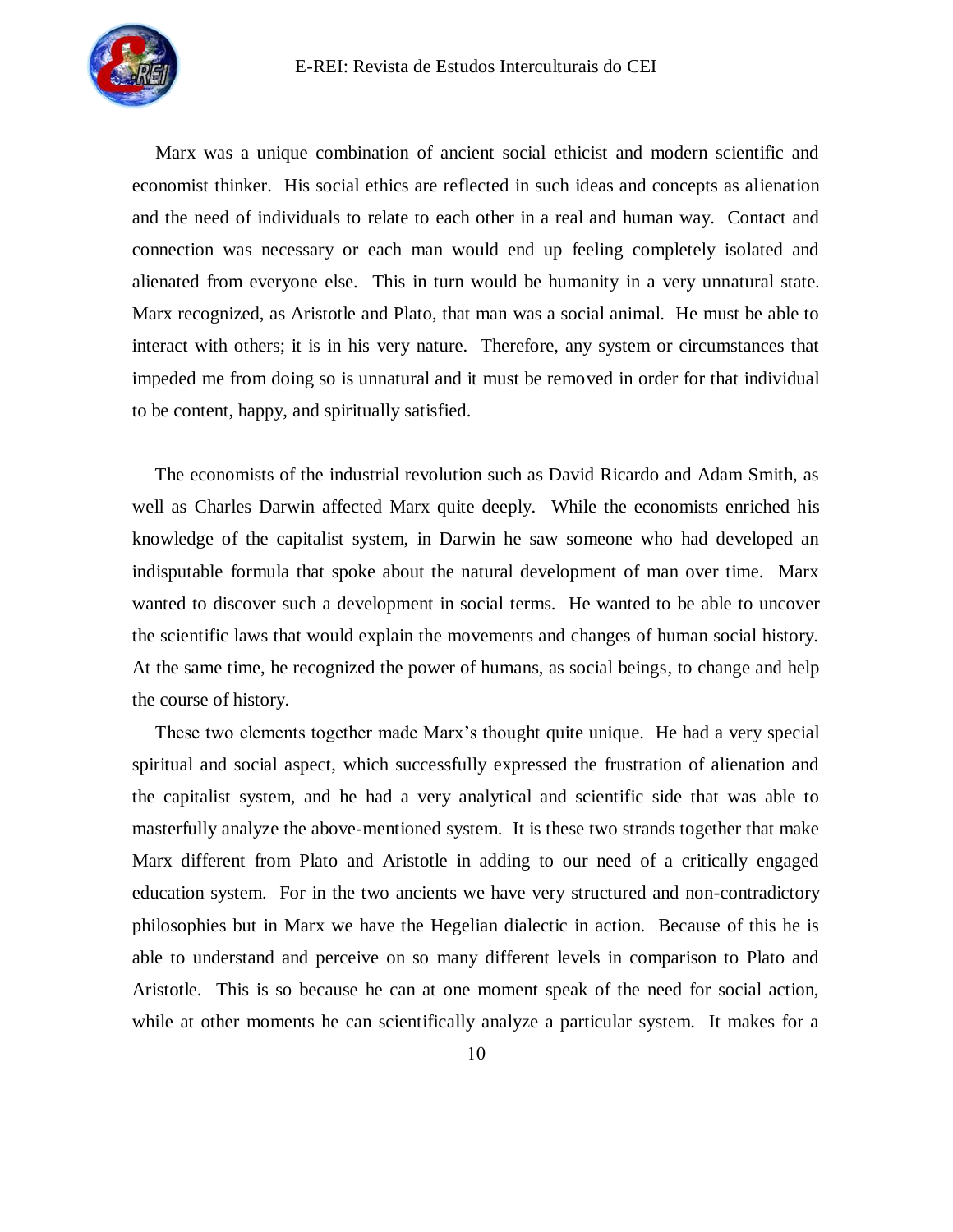

very rich and substantial framework from which to analyze and understand history, society and forces of change.

### **An Aristocratic Tradition**

Plato and Aristotle are part of a tradition in ancient Greece whose purpose it was to defend a declining and decadent aristocracy. Both understand that it was decadent and declining and they often heaped criticism on the aristocracy for it. Despite this, they saw the aristocracy as the only virtuous and able class to govern. "To put it briefly, the revolutionary nature of Plato's political thought lies in his attempt to 'aristocratize' the polis, or politicize aristocracy – that is, to synthesis what were in their very essence antithetical forces in the history of Athens, the aristocratic principle and the political principle."<sup>8</sup> Plato was faced with a decadent aristocracy that was experiencing a sharp and violent decline at the hands of the 'demos'. Therefore, it was imperative for Plato not only to revitalize his class but also to involve and politicize them.

 "From the analysis of Aristotle's political thought it should be apparent that, despite certain differences, he is a worthy political successor of Socrates and Plato, sharing their fundamental anti-democratic and authoritarian perspective."<sup>9</sup> From this quote it is clear that Aristotle only differed in tactics but his goal was to ensure the political domination of conservative elements and the exclusion of the masses. The aristocracy was suffering decline at the hands of the artisan and merchant class. Aristotle recognized this and forcefully argued for the exclusion of this class from governing in favour of the 'leisured' aristocracy.

 Plato and Aristotle, like Socrates before them, sought to save and solidify the aristocratic form of government. Plato called for the politicization of the aristocracy and preached against the evils of democracy. Aristotle used deceptive tactics that at some points condoned democracy and equality but underneath it all was a disdain for the masses and a defense of aristocratic rule. Therefore, both thinkers were biased towards their class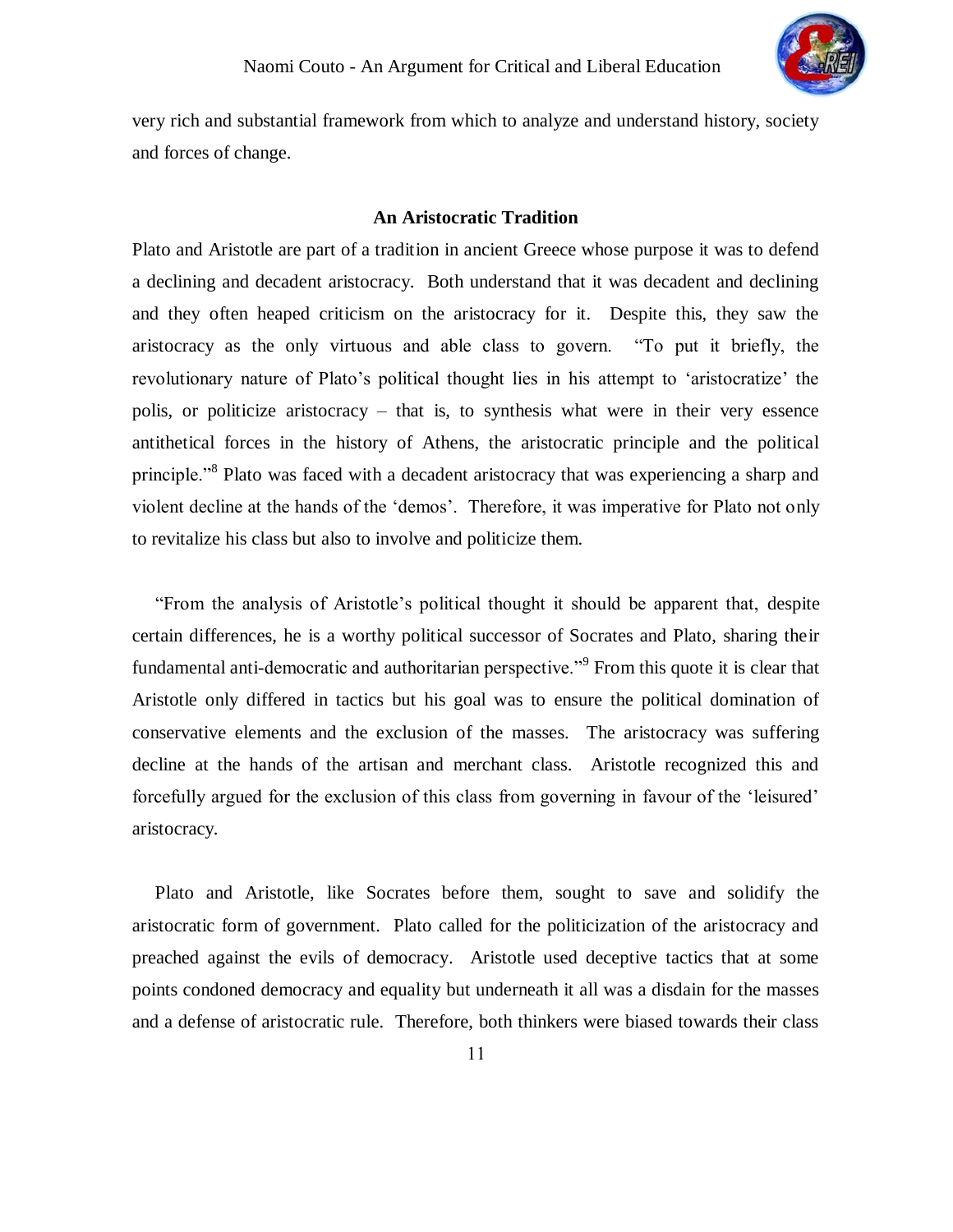

and were in favour of the 'rule of the few'. These points make them defends of privilege and therefore, unable to take up the type of educational reform needed at all levels of society. Marx stood for majority rule, namely, the emancipation of all and access to all from oppression. Marx was able to surpass the biases of class, position and disdain for the lower orders and develop a theory that included all in the struggle of history and make the lowest orders, those which Plato and Aristotle despised, the next rulers in the progression of history.

 The attempt here was to show the relationship of change (ability to think critically and alternatively), to an active political and social existence. Plato and Aristotle sought to understand the world but in doing so they condoned the present mode of production under the present rule of the few or the minority over the majority. In Marx, we have a thinker who believed that your social positioning, including access to liberal education, went hand in hand with trying to change the world and/or society. This in reality was much more effective because of the basic nature of change and its relation to the mode of production. In other words, as long as someone is extracting profit from someone else, with very little profit for those being extracted from, than there will be struggle and conflict, as reflected in class – but also in market place models of education. Plato and Aristotle have a universal character that is based on particular uses of their method, while in Marx; we can apply the whole analysis to virtually any give point or case in history and use that to effectively analyze society and the world to a greater extent. Marx understood the contributions made by ancients like Plato and Aristotle and he combined their social ethics with modern ideas of science and economics, which could go a long way to a more critical way of teaching today.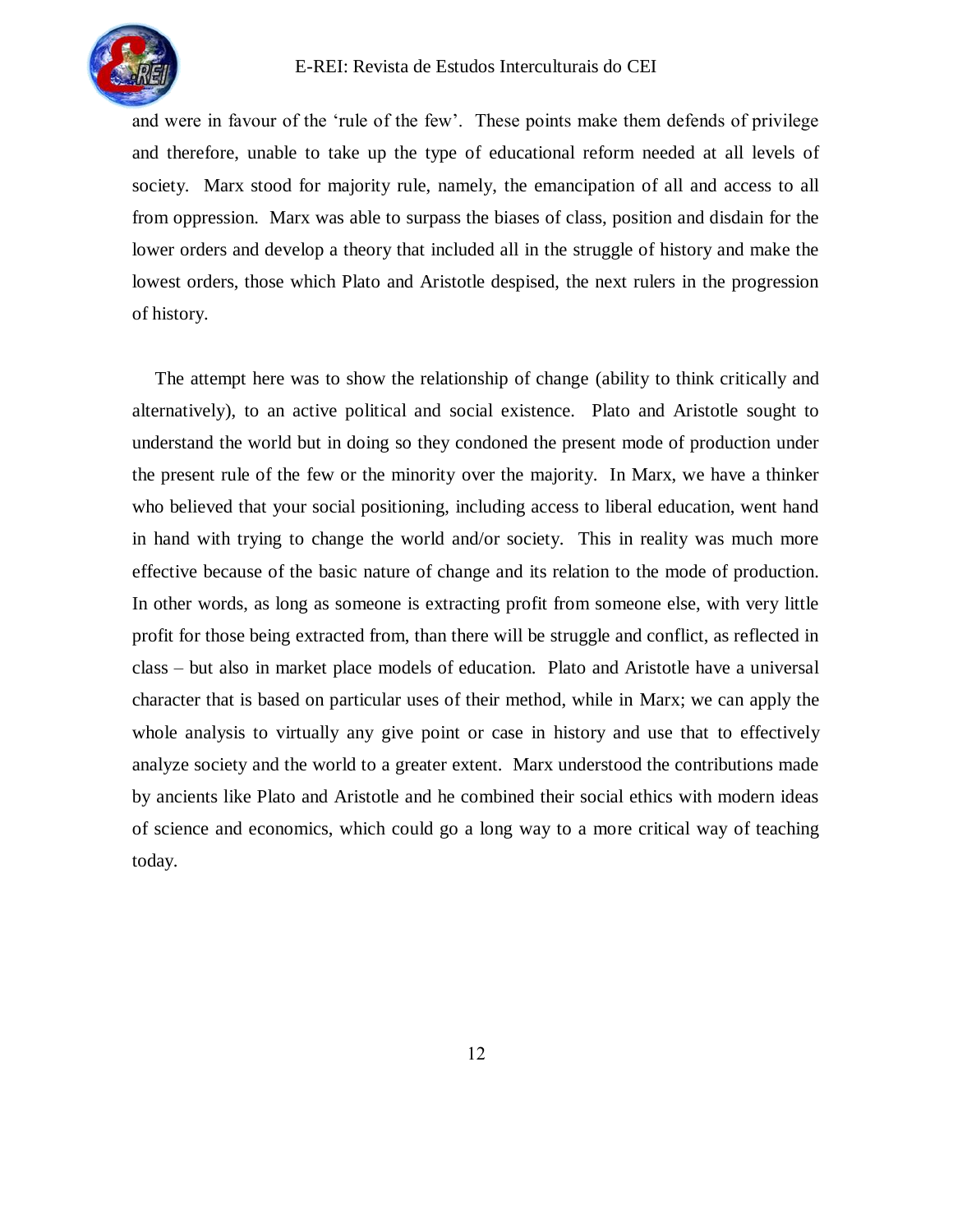

# **A Modern Economy of Education**

 In this section, I will consider models of education (market place and functional) that serve and cater to the goals of a capitalist economy. First, the working definitions of these models must be addressed in order to continue the illustration of the disparities between the whole notion of critical thinking and professional accreditation requirements. Market place demands on education are premised on notions of the business model as efficient and based on skill and competency. That is, an implicit trust in competition as the best form of strengthening and delivering a better education system. This of course undermines education as a process of learning to think creatively and alternatively. In the market place model, education is about exchangeability of labour – and people are simply commodities. As John F. Witte argues,

What would a pure education market produce? On the demand side, with families paying full costs, the total investment in education is likely to fall and, given various estimates of willingness to mortgage future incomes, fall substantially. Second, with demand being heavily dependent on income (which also conditions ability to borrow against future income), investment would be uneven between families and highly correlated with income.<sup>10</sup>

To consider the implications of market-place mentality on education is to ask about what being human means to us today. Concepts of freedom, rights, and happiness all compliment the ethos of democratic citizenship. The idea of an education system that merely reproduces workers offends our very notion of 'personhood' and education comes to be viewed as ideological manipulation. Namely, our subjectivity is constructed as compliant to the needs of the dominant market system in place.

 Education as competitive behaviour creates personhood – but it is one that is insecure, divided, lacking in critical consciousness and reformulated as items of consumption. Mason also addresses this theme of unhappiness and alienation in his work on an *ethics of integrity*,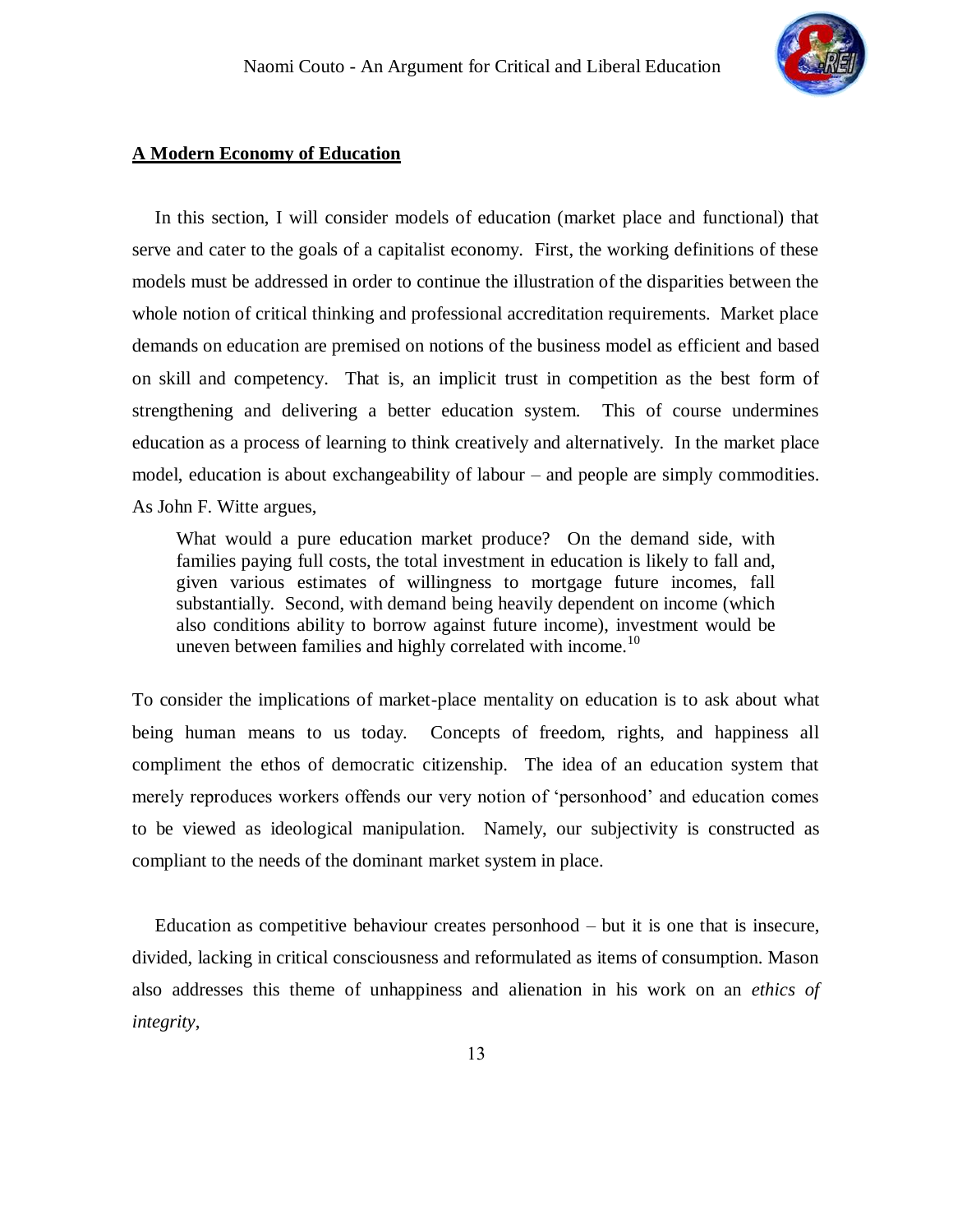

Modernity's secularizing and iconoclastic processes have produced what has been called the "disenchantment" of the world, which has in turn contributed to a diminished moral responsibility. …Accompanying these developments, in large part because of the moral vacuum consequent on the disenchantment of traditional order and because of the immense power of modern technology, has been a rise in instrumental rationality, a kind of rationality that calculates he most economical or efficient means to a given end with scant regard for the human or other moral consequences.<sup>11</sup>

The moral consequence of a market place education model is of course *estrangement*. Namely, our inability to self-recognize will be played out not only in the arena of education as a socializing process but also in how we perform at home, work, and in every other institution that we participate in for identity.

 Here we can begin to ask about what kind of citizen emerges from an education system that views itself as a corporation. We must ask ourselves to reflect on a society where "student" and "product" become inter-changeable terms. In our modern, capitalistic societies, we have come to accept the dominate language of privatization and ownership in the material world as the norm. This 'norm' produces subjects that are regulated by access to commodities as their lifeline to freedom. 'To have' or 'not to have' marks us belonging or not belonging to the 'good' life. This shaping of consciousness is amplified in an education system that begins this type of thinking early on in the life of the individual and in the ethos of social perception. As the corporation/school raises the child, happiness becomes the means to consumption (including "the grade" as a thing to possess, not the end result of interacting and maturing with the subject matter at hand). Barlow and Robertson put it this way:

The commercialization of the classroom and the corporate intrusion into the education system are working very well. They are producing a generation of children who, as Ralph Nader describes them, are "growing up corporate." They are treated – and often see themselves – as consumers-in-training, preworkers, future entrepreneurs. Such children ask few questions and do not challenge the culture of competitiveness. $^{12}$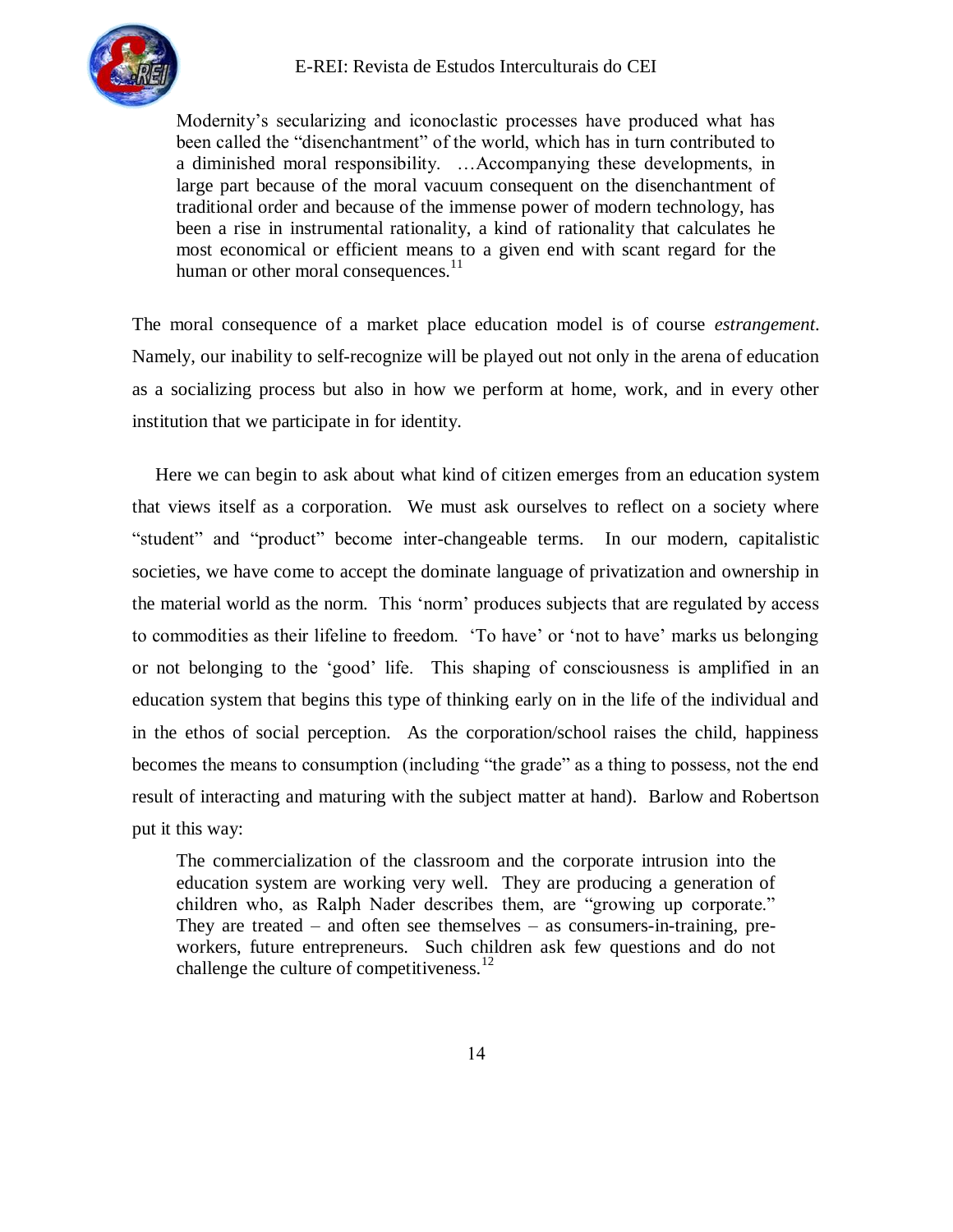

The wants our children have in an education system styled on free market is a 'want' that usually goes without a need or reflective act. They look at education but are not engaged with it. This surface understanding of what it means to "get an education" inevitably fails the majority of our youth as the corporate model of who is educated defines them and they willingly accept these labels without the creative and critical skills that would allow them to engage with and challenge this exploitation.

 This falls in line with Mason's luminous analysis of the consequences of modernity. Consider what ideas regarding community are placed at the center of a market driven education system as Mason outlines,

The excessively strong sense of individualism and the consequent withdrawal from commitment, the common acceptance of an instrumental approach to reason, the sense of a life given identity, value, and status in terms of the accumulation of consumer products and the pervasive devaluation of the worth of any deeper source of meaning, are all moral consequences of late modernity that influence young people, who are still developing their sense of identity, all the more impressively. The moral challenges of modernity are yet more critical in the lives of young people. $^{13}$ 

The promise of modernity lies in its appeal to the rights of the individual: as human beings, we would like to assume that we are all unique individuals. To some extent this may be true but at the macro-sociological level, we understand that our identity is also shaped by the surroundings and community in which we cohabitate. Our education system is a continuation of this larger ethos and we as critical educators aim to see a progression of meaningfulness that is constantly re-examined and engaged with by our youth. However, within a market model of education we see a regression in critical and alternative thinking skills. The reduction of critical inquiry and construction of limited ways of seeing normalizes what is considered 'education'. It is the 'massaging over' life that Nietzsche discusses in his works. That is it dis-invites critical reflection and mass-produces a type of thinking that does not reveal the complexity of human life.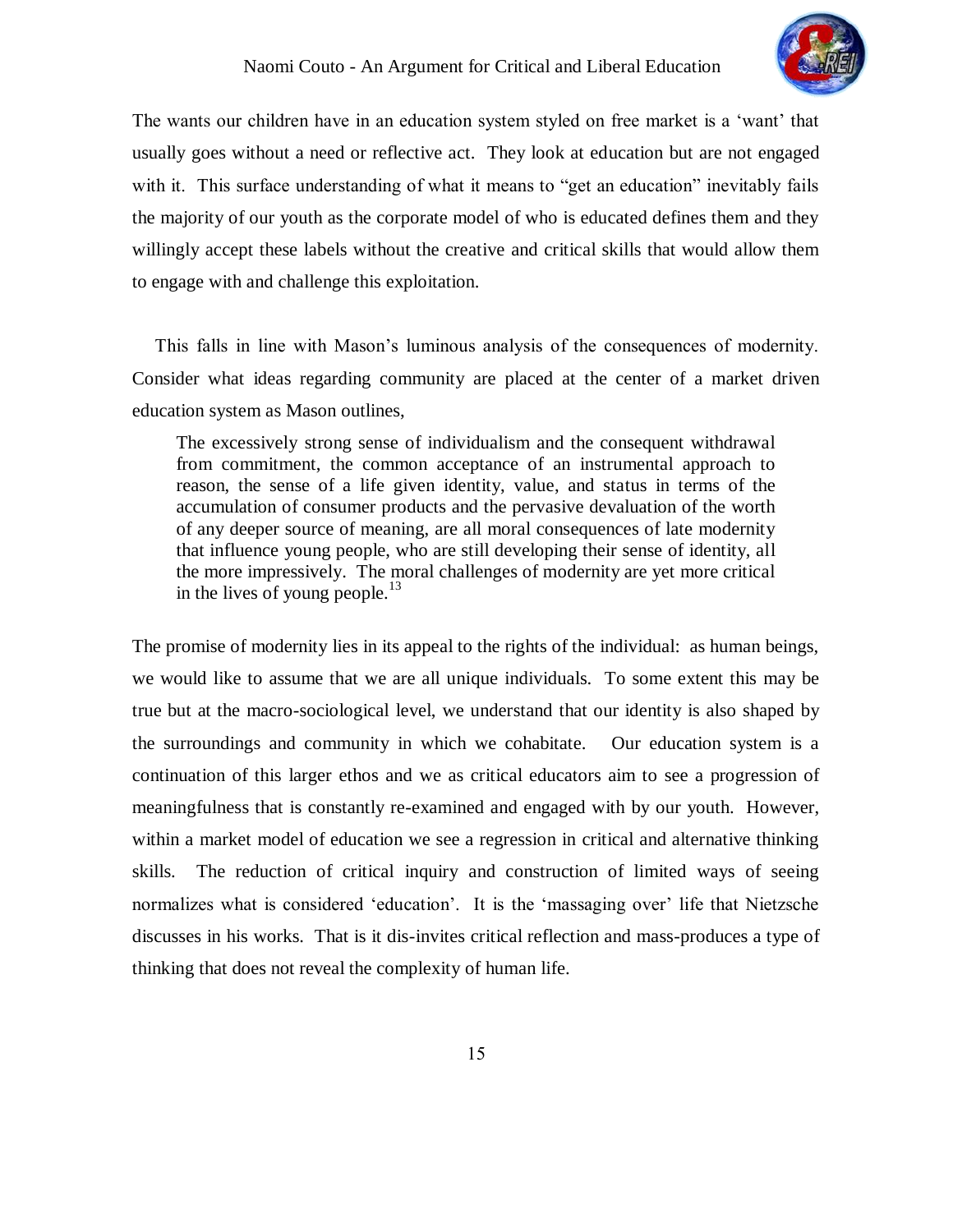

 The complexity of human life is part of the ethos revealed to us in an education system that is tied into the whole of existence (the integrity of education). It's in the gift of 'becoming human' that education shows its true significance. An education, that is, not founded in the functions or market of reproducing the system – but one founded in the humanness of allowing every avenue of reflection and debate left open to its social members. In Dottin et. all, this concern is clearly illustrated in the following:

It is not possible to discover the full value of academic freedom without asking about the value of intellectual freedom to inquire, express ideas and debate spheres of communication and education. Since these trends occurred once before in our century, we should ask about the ultimate effects they have had on intellectual freedom in general and academic freedom in particular. Since these trends culminated in fascism we should ask what formulations were given to intellectual and academic freedom at the time. How were these freedoms construed? What value was placed on them? This will clarify the nature of the choice before us today when we decide how much we value academic freedom $^{14}$ 

## And,

The extreme orientation toward careers and making money in today's society, with extreme consequences for what is offered as education, makes it hard to believe that education has often been a very different kind of activity. In the western world there have been academies, from the earliest times dedicated to the Greek ideal of character formation and human excellence (arête). The goal for the cultivation of judgment is the ability to temper one's judgments (sophrosyne), always seeking relevant evidence. With this conception, education becomes a many-sided process of development, cultivating the many sides of human beings so that they can appreciate considerations that have a bearing on fundamental choices as well as on immediate practical decisions. The goal of this educational process is directly at odds with the goal of restricting education to vocational and technical preparation. It is in the interest of people who prefer democracy to choose the more traditional educational ideal over the ideal that has prevailed recently in a period distinctly more materialistic and nationalistic than others.<sup>15</sup>

Here we recognize the urgency in revealing the dangers of a market-based approach to education. Not only is the idea of 'what is education' at stake but the very core of bringing up aware and caring citizens is in crisis. How is it that this functional model of education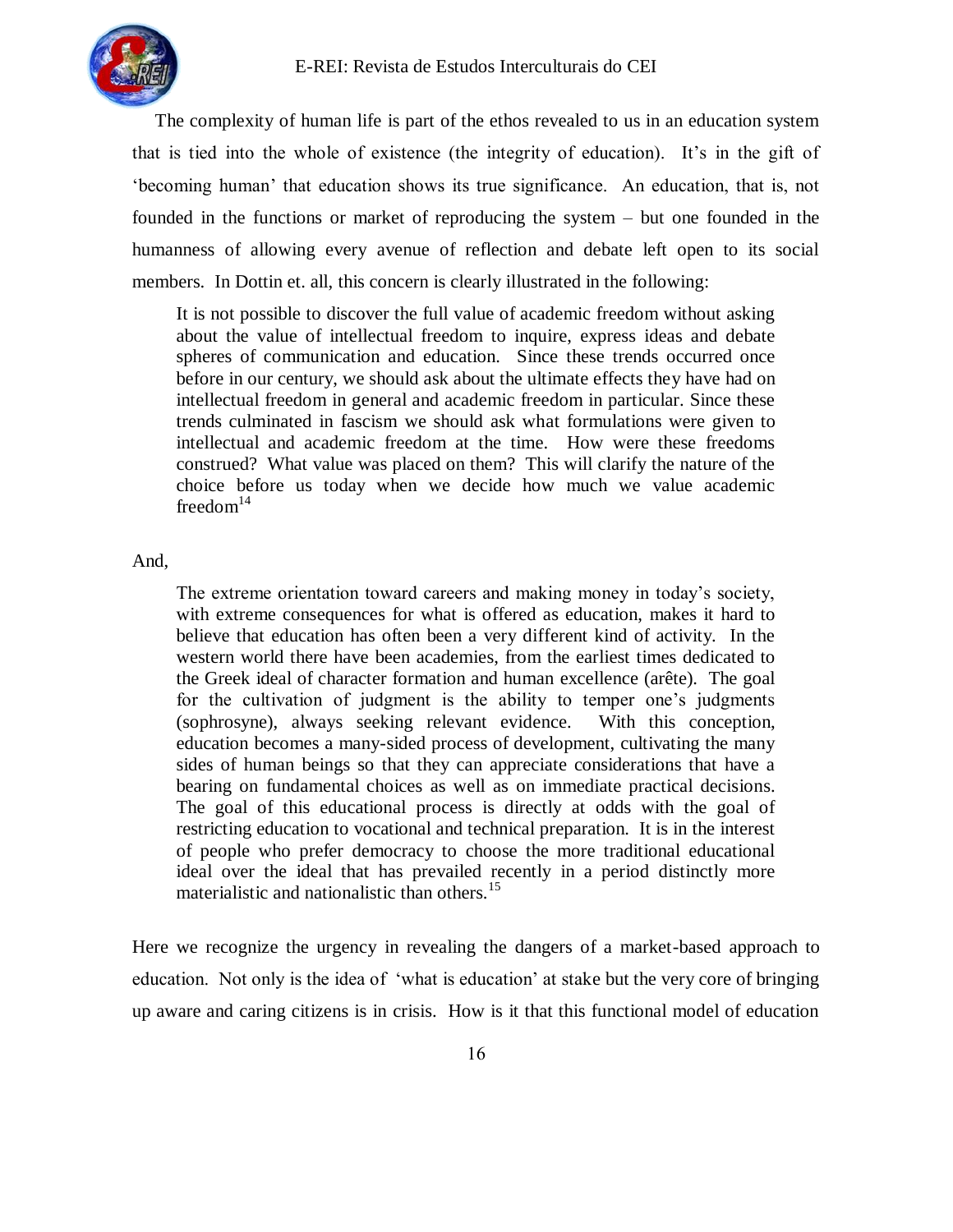

operates? Clearly it seduces through its numbing of the population by dis-inviting us from the ability to think as it 'wow's' and 'dazzles' us with education as entertainment and/or a stroll through the market to buy what we can and forget/not see the rest.

 This reformulation of education represses any imagination that might allow for challenging the order of the day (capitalism). Since we are 'born into Capitalism' seeing the possibility of other becomes impossible when even the institution of education constructs this as unavailable or unreasonable. How do we as educators get students interested in being critically aware members when the world around them constructs this way of thinking as deviant or strange? The urgency here is to hold onto the traditional and democratic roots of 'what it means to educate' and allow these to challenge the modern narrative of education as a stepping-stone for your place in the market economy. If as Barlow and Robertson write, the only goal of education is about *raising the future workforce*, we as a society all lose. This type of *corporate culture* will eventually create an ethos dripping in the rights of the one over the rights of the group, extending well beyond the classroom boundaries. We will also come to feel this egotism at very level, and on every corner of human interaction:

Schools are being pressured to train students into this corporate culture, indoctrinating them in individual competitiveness and loyalty to company policy. Many are applying to the TQM model to the school. Says Doug Noble: "Above all, high-tech corporate interest in education reform expects a school system that will utilize sophisticated performance measures and standards to sort students and to provide a reliable supply of such adaptable, flexible, loyal, mindful, expendable, 'trainable' workers or the twenty-first century. This, at bottom, underlies the corporate drive to retool education and retool human capital. $^{16}$ 

This corporate pressure also produces youth who passionately defend what they are involved in – trying to get the high paying job – and neglects the type of thinking that will allow them to understand *why* they did not get that job or the leisure life promised.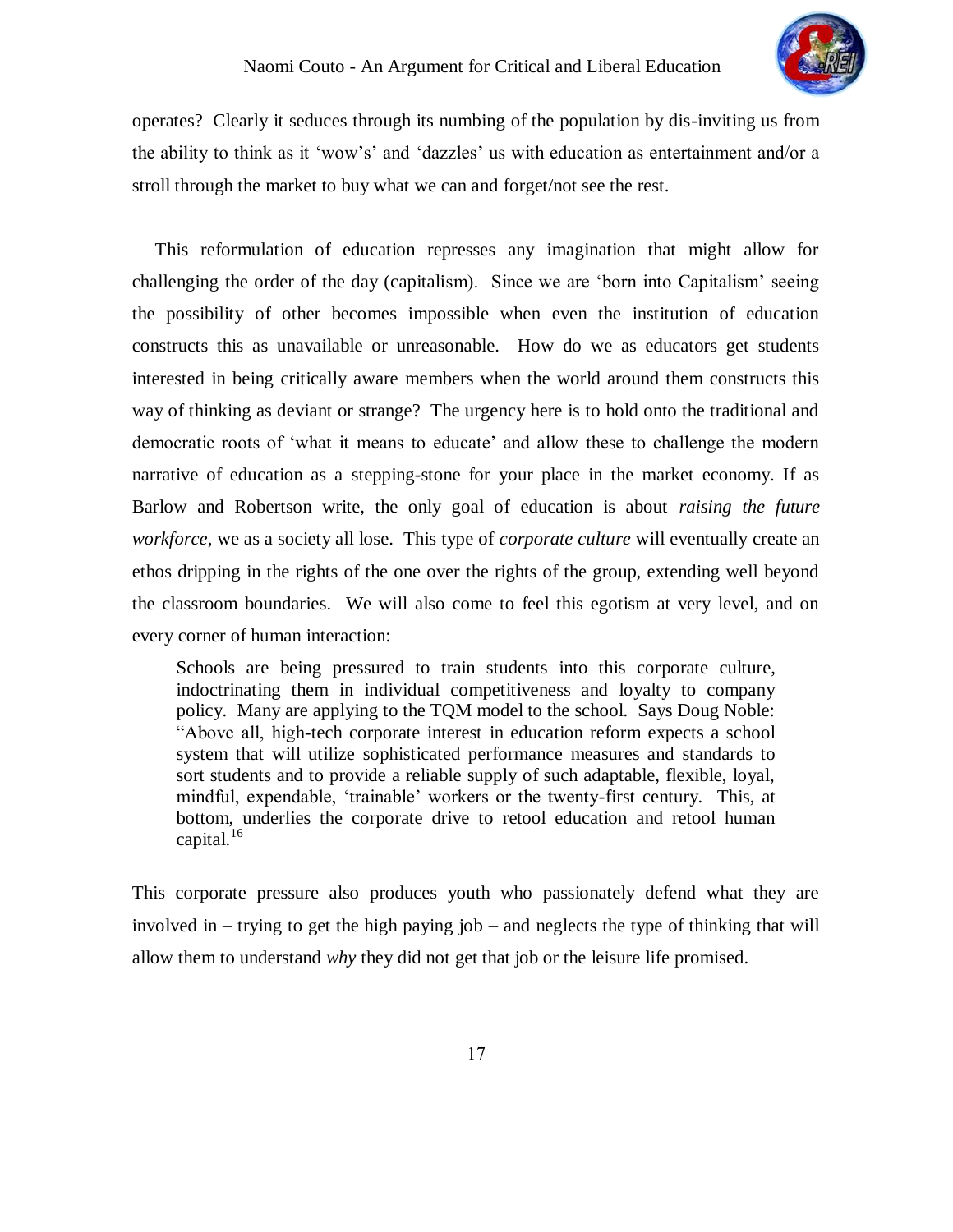

 If how we 'see' is regulated and the education process is a part of how we come to see, reflect, and understand, then we clearly need to challenge a model of education that privileges the bottom line. The market model of education deliberately constructs narratives of efficiency and success by appealing to the Capitalist ethos of competition and aggressiveness in getting ahead. As Capitalism is generally publicly approved, its ideas being used in running our education system tends to go seriously unchallenged. We 'approve' a system that values hard work and dedication by the individual. We 'approve' a system that regulates itself in order for the rest of us to get on with the pleasures it can afford. We don't think about those that do not succeed in this system as anything but 'not trying hard enough'. This type of regressive thinking is precisely what we cannot afford to approve of for the sake of our future society. What we have 'afforded' to live with these past decades cannot continue as more and more of our youth are becoming bored with life, with the social, and the meaninglessness they can't express in the Capitalist language we have offered them.

 So what does the corporate model offer the realm of education? By treating education as a commodity, it offers our youth the false hope that maybe this commodity will give them some meaning or purpose in life. As Marx and countless others have shown us, commodity consumption cannot satisfy our search for meaning and happiness in life. If we offer this as a viable mean to understanding existence, we end up with a generation that is unable to express their values and desires in anything but a capitalistic language. This can lead to an incoherence and imbalance between what they are feeling and seek to express and a mode of expression that is limited in challenging and questioning the boredom and/or anxiety they feel in our culture. They learn to see education as the folder they bind their essays in rather than the meaning of the words written in it. They learn to barter and negotiate for their final grade rather than feel the human growth and maturation of working at a final grade.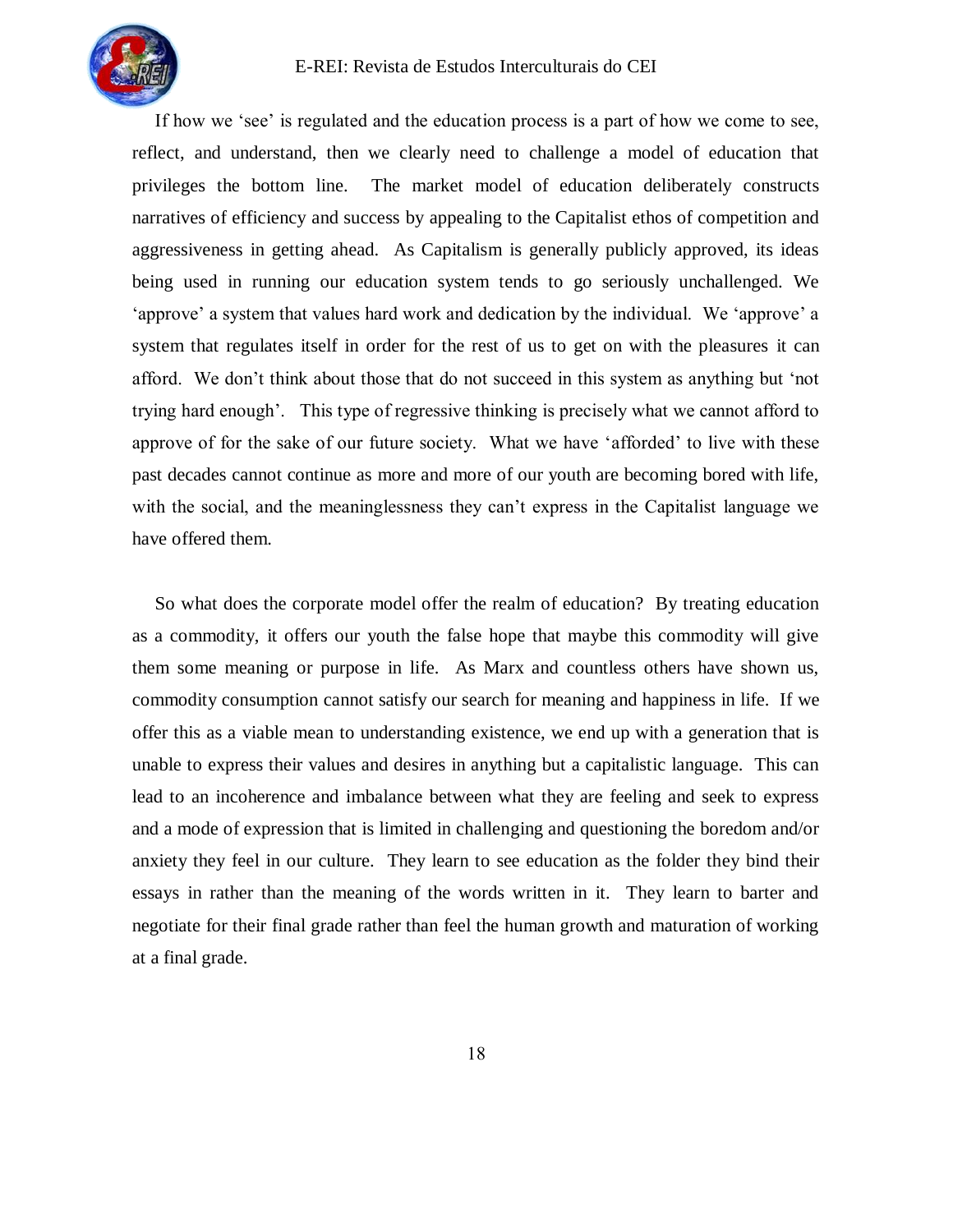

 The ethos built in a market based education system cannot sustain the overall social ethos of empathy and communal engagement that a traditional form of education offers its citizens (not consumers or products). This traditional form of education is deeply rooted in the making of the political citizen: today's youth as engaged with and interested in the future of civilization:

Democratic action also involves cooperation and the citizenship role. The essence of the cooperative relationship is two-way communication; it is possible only when individuals have purposes in common and recognize the need they have for each other. When cooperative and collaborative attitude exist, a group become active and pours its efforts into problem-solving activities. In both training and educational activities, people "…learn from experience that interdependence exists and that they are part of it. And thus they have consciousness of their citizenship role.<sup>17</sup>

For this reason the cultural formation of consciousness must be taken up in an ethos of progressive education. Namely, education as rooted in our multiple histories but always with its sights on the multiple possibilities for the future. This entails a clear understanding that an education system formulated through the eyes of capitalism alone will invite our youth to participate enthusiastically in seeing themselves as mere image or surface appearances. They will treat what it means to be human as the appearance of things rather than search for essence (the goal of the search, not the essence found or lost, as the true purpose of educating oneself). This in turn helps facilitate the order of consumption – where the 'appearance' of things takes on cultural appropriateness. The outcome being that we have to ask how our youth can take themselves seriously when they are produced and inevitably buy into these images of themselves.

 Our difficulty as educators lies in challenging our students to see that the "norm" is not "natural". We at least still have our traditional sense of education as the making of the 'moral human being' (as chapter 6 will develop). Our biggest challenge is in 'denormalizing' capitalist language in the classroom. A market based education system will not allow for this type of challenge as it is a significant partner in state control. As a tool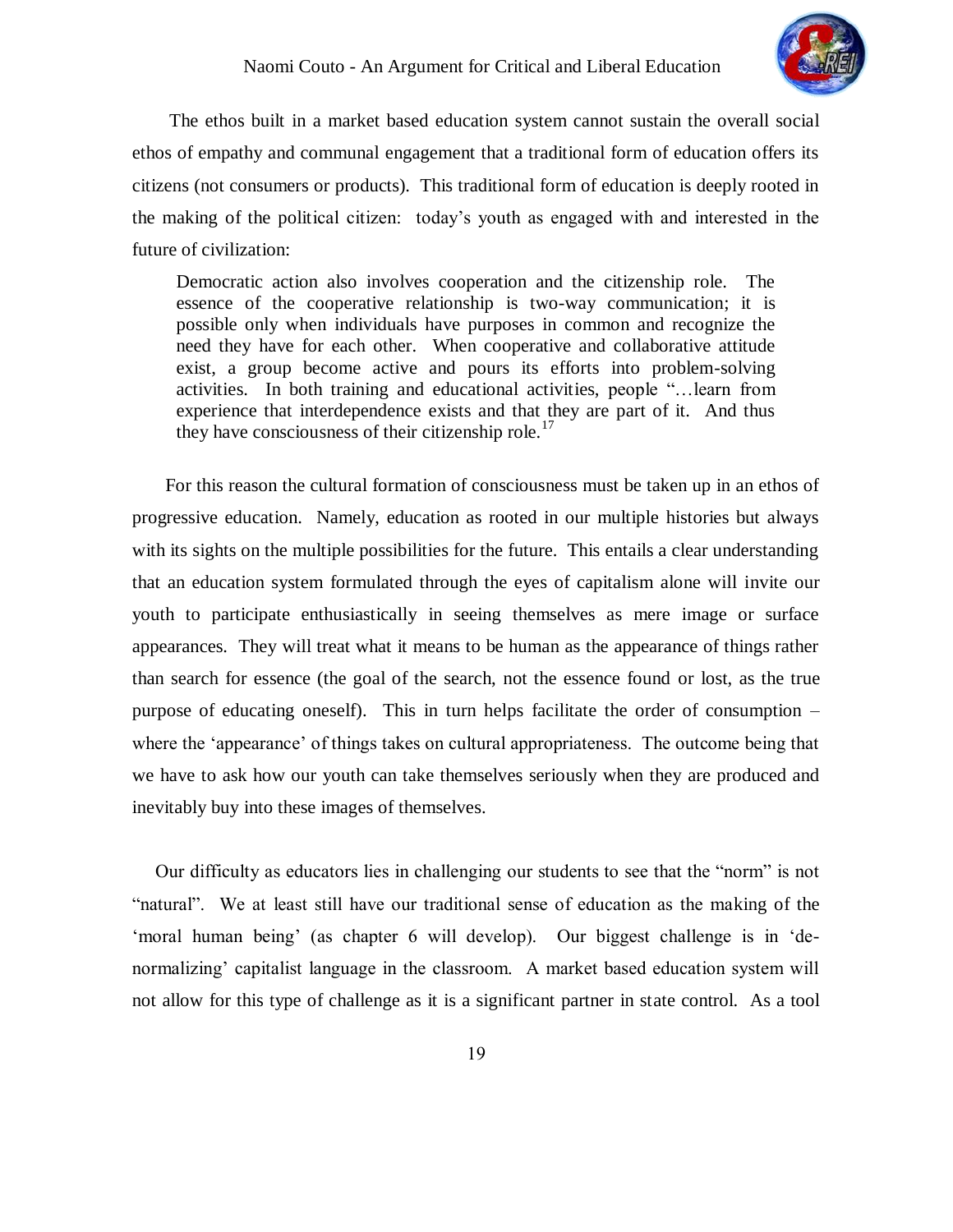

for popularizing the status quo, it cannot be critical of the power that feeds it. Corporations and governments working together to control the plights of their future workforce create market place education. This legitimating of the status quo is a real danger to the future of creative and critical thinkers as they are up against the power of hegemonic rule as it disseminates into the larger society:

Survival of the fittest is the message, but for public consumption, right-wing education reform must be couched in the language of excellence and achievement. This strategy promises to be just as effective as the efforts of the conservative alliance to manipulate our political consciousness and economic policies. Business has worked hard to convince Canadians that their interests are our interests; business invested a great deal in having the public see the deficits as the only issue of economic importance, and to convince the public of the inexhaustible opportunities presented by the Free Trade Agreement and NAFTA. And while many Canadians are distrustful of, if not hostile to these political motives of business, we seem unprepared to regard their sudden interest in the reform of schools with similar skepticism.<sup>18</sup>

This legitimization of business practices as the best tools to run our schools runs throughout our narratives of how best to bring up our young. These narratives are further legitimized in mass media regarding the education system that encourages passivity and/or uniform responses contained in the language of efficiency and free market analysis. With little time spent on engaging these issues, we as a society learn little from this lack of activity. Like an education system steeped in market allusions, our own understanding of this take-over of mind/education is no longer active and engaged as we simply channel the reproduced language and imagery of the status quo.

 My intent in this section was to highlight and connect the type of interrupted learning that comes from the functional or market place model of education. Being critical is not part of the construction of a docile workforce. To do so would be to destroy the very idea of market place education from within. Note that the real danger of a market-styled education is the representation of the everyday life that this type of learning generates onto the larger society. This omnipresent and continual legitimization of market discourse in all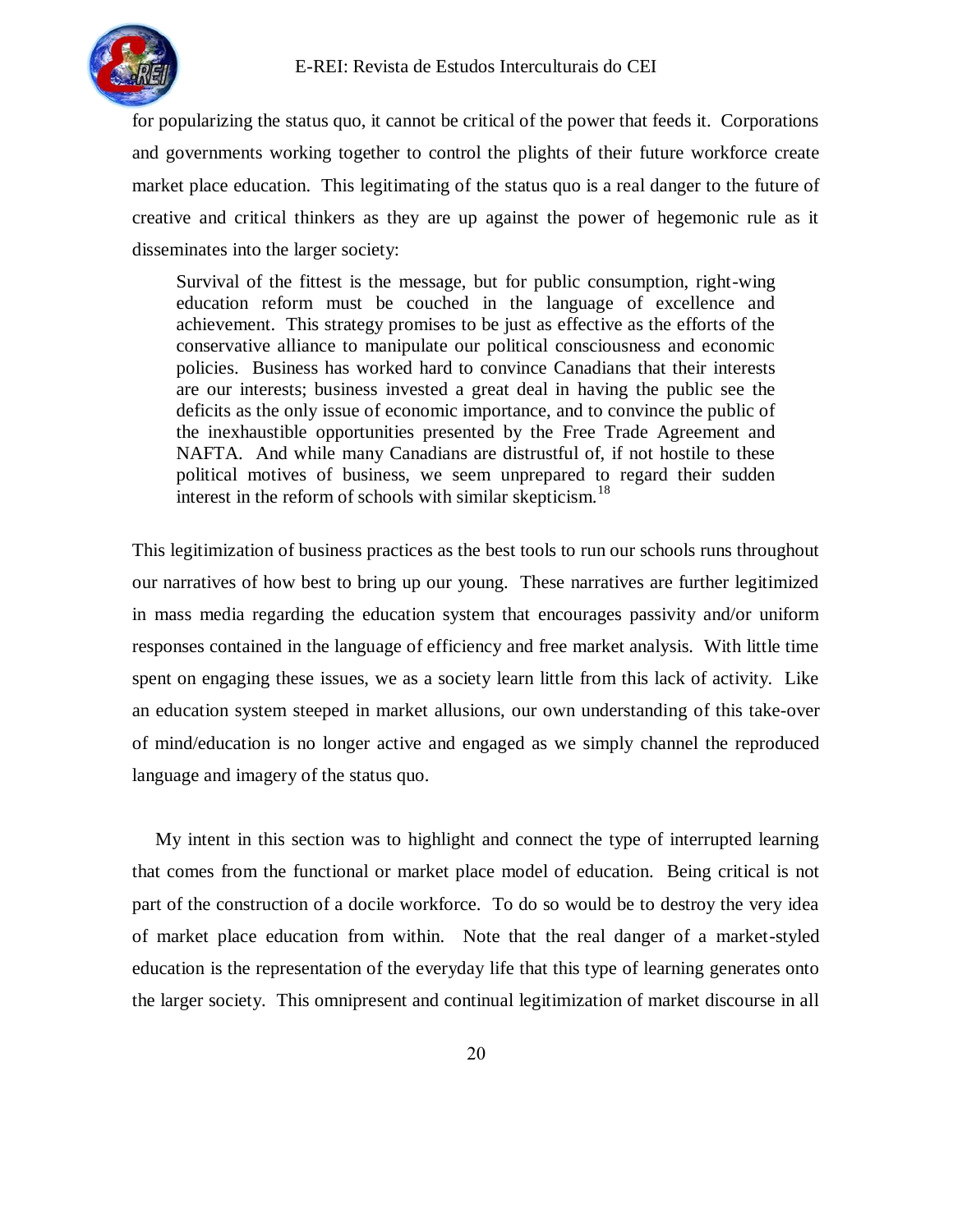### Naomi Couto - An Argument for Critical and Liberal Education



spheres of life leads to our inability to think along any other types and levels of imaginings. As our youth are 'sold' on education means getting a job or education is about survival of the most fit, we leave them with little access to the comprehension of education as a life long journey that may include a particular career but is so much more as we call on it to aid us through very human struggles throughout our lives. Education as developing character – one that can think and read beyond the surface or functional understandings of social institutions -- can allow for a, dare I say, happier and more aware population even at our darkest moments.

 Re-thinking the value system inherent in a market place education is essential in making an argument against it running our educational institutions as a whole. What is at stake is the capacity for an ethos rich in human compassion, reason, and the ability to think clearly in times of trial and urgency. As technology further enhances our travels into the global (literally and metaphorically), we must encourage education as a human right to access its own understanding of freedom and humaneness. Control over what is learned and how it is learned (in the name of advancing capitalism, for example) can only end up turning on itself as its forced compliance weighs heavily on the human need to figure things out for themselves.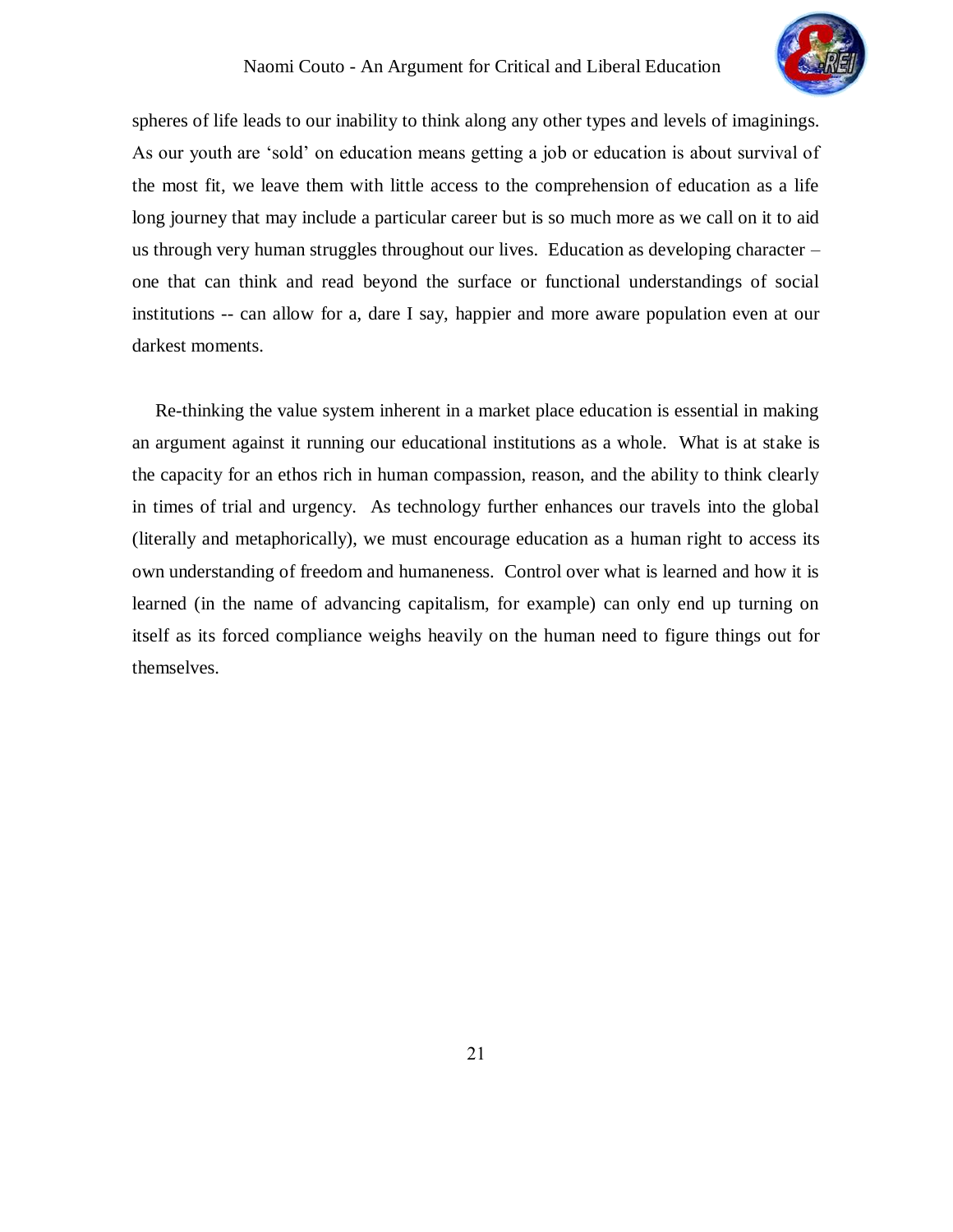

#### **End Notes:**

- 1. Porter, Jene M. *The Republic of Plato*. 75
- 2. Ibid. 116
- 3. Ibid. 487
- 4. Fischer, Ernst. *The Essential Marx*. 82
- 5. Marx, Karl. *Economic and Philosophic Manuscripts*. 482
- 6. Marx, Karl. *The Communist Manifesto*. 103
- 7. Ibid. 102
- 8. Wood, Ellen Meiksins. 120
- 9. Ibid. 210
- 10. John Witte. *The Market Approach to Education*. 201-202
- 11. Mark Mason. *The Ethics of Integrity*. 30-31
- 12. Barlow and Robertson. *Class Warfare*. 85
- 13. Mark Mason. *The Ethics of Integrity*. 33-34
- 14. Dottin et. all. *Thinking About Education*. 2
- 15. Ibid. 11
- 16. Barlow and Robertson. *Class Warfare.* 89
- 17. Dottin et. all. *Thinking About Education*. 54
- 18. Barlow and Robertson. *Class Warfare* . 122

### **Biographical Note:**

Noémia (Naomi) Couto's research interests are in law, justice and public policy, human rights, and international criminal law. Present focus is on child and youth rights in Canada. Has published *Violated and Silenced: The gendering of justice*, "On Justice and Education" in Law and Criminal Justice: A Critical Inquiry, "Oral History and the Struggle for Human Rights" in Social Dislocation and the Lived Experience, and "Paradox and Origin: On the Structure of Legal Communication" in the International Journal of Criminology and Sociological Theory.